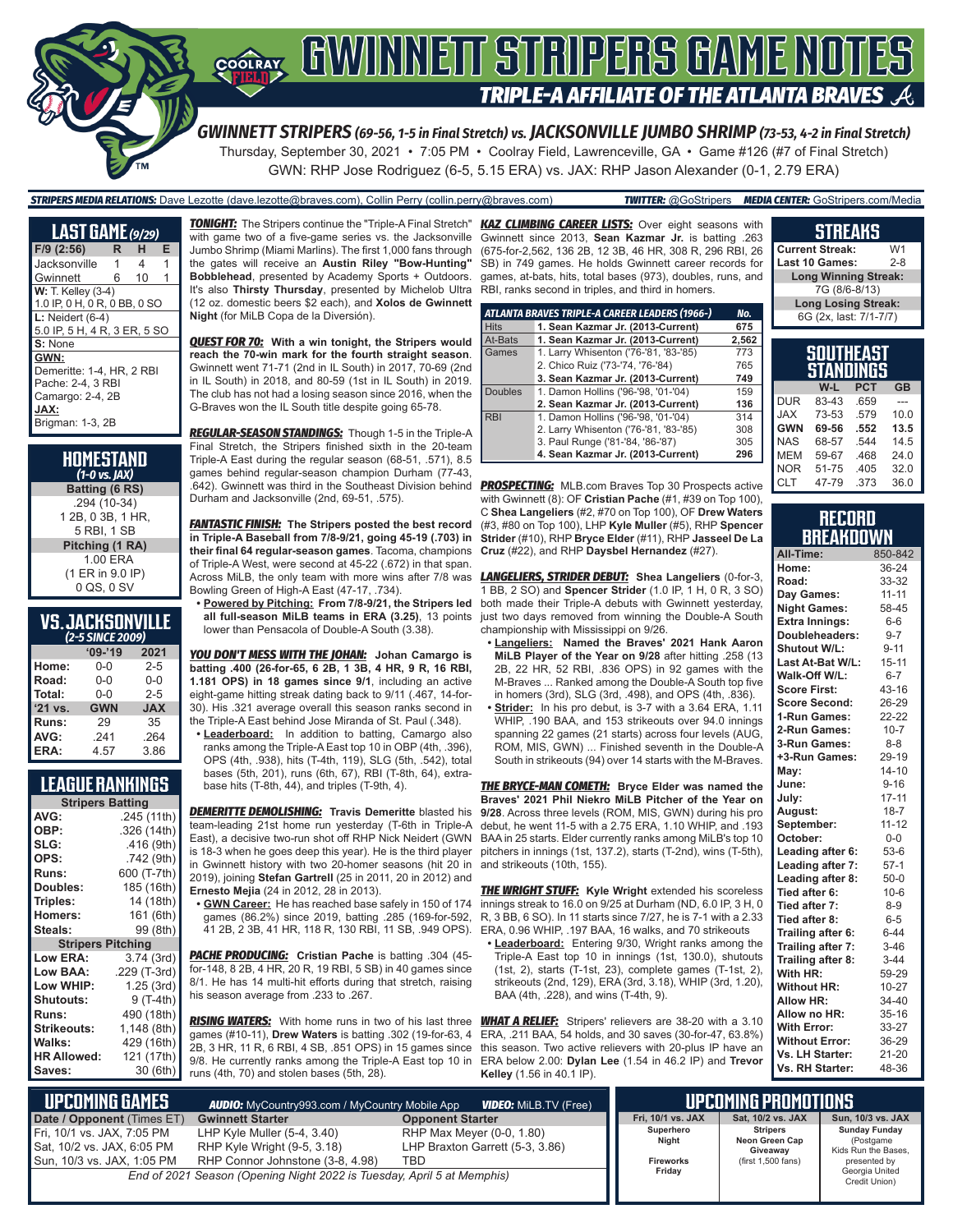### **MANAGER MATT TUIASOSOPO**

**Matt Tuiasosopo** is in his first season as Gwinnett manager and his third season as a coach in the Atlanta Braves organization in 2021. He was named the seventh manager in team history on 3/30/21. Tuiasosopo is both the youngest manager in team history (turned 35 on 5/10) and the first former Gwinnett player to manage the club (hit .221 with 19 HR, 73 RBI in 178 games from 2016-17).

Tuiasosopo made his managerial debut in 2019 with Class-A Rome, leading the club to a 65-74 record and earning Atlanta's Bobby Cox Award for minor league manager of the year. He was set to return to Rome in 2020, but was reassigned to the Braves Alternate Training Site at Coolray Field once the MiLB season was canceled.

| Tuiasosopo's Managerial Career | Games | W-L     | <b>PCT</b> | <b>Plavoffs</b> |
|--------------------------------|-------|---------|------------|-----------------|
| With Gwinnett (1 Season):      | 125   | 69-56   | .552       |                 |
| MiLB Career (2 Seasons):       | 263   | 134-129 | 510        |                 |

|                            | <b>EJECTIONS</b> (5)     |                            |
|----------------------------|--------------------------|----------------------------|
| Player/Coach               | Date/Inning              | <b>Umpire</b>              |
| <b>Ryan Goins</b>          | 5/25 vs. MEM, 7th Inning | <b>HP Clint Vondrak</b>    |
| <b>MGR Matt Tuiasosopo</b> | 6/3 vs. JAX, 8th Inning  | <b>HP Alex Tosi</b>        |
| <b>Travis Snider</b>       | 7/30 at MEM, 8th Inning  | HP John Bacon              |
| <b>Ryan Casteel</b>        | 8/17 at LOU, 3rd Inning  | 1B Charlie Ramos           |
| <b>Ryan Goins</b>          | 9/29 vs. JAX, 7th Inning | <b>HP Takahito Matsuda</b> |

|                                                                       |     |           |               | TEAM DEFENSE (4TH IN TRIPLE-A EAST)    | 8/6 vs. Charlotte<br>8/8-G1 vs. Charlotte | $4-3(11th)$<br>4-3 (7th)                                       | Morales walk-off sinc<br>d'Arnaud walk-off sin |                                                          |                                                       |                                                       |
|-----------------------------------------------------------------------|-----|-----------|---------------|----------------------------------------|-------------------------------------------|----------------------------------------------------------------|------------------------------------------------|----------------------------------------------------------|-------------------------------------------------------|-------------------------------------------------------|
| <b>PCT</b>                                                            | G   | ТC        | PO.           | А                                      | Е                                         | <b>DP</b>                                                      | <b>TP</b>                                      | 8/11-G1 vs. Durham                                       | $4-3(7th)$                                            | Pache walk-off single                                 |
| .983                                                                  | 125 | 4426      | 3228          | 1122                                   | 76                                        | 116                                                            |                                                | 8/24 at Nashville                                        | $3-1$ (9th)                                           | Rosario solo HR                                       |
| <b>Catchers</b>                                                       |     | <b>SB</b> | $\mathsf{cs}$ | <b>ATT</b>                             | <b>PCT</b>                                | <b>PB</b>                                                      | $W-L$                                          | 8/25 at Nashville                                        | 5-4 (10th)                                            | Contreras RBI single                                  |
| Casteel, Ryan                                                         |     | 6         | 0             | 6                                      | .000                                      |                                                                | $2 - 3$                                        |                                                          |                                                       |                                                       |
| Contreras, William                                                    |     | 21        |               | 23                                     | .087                                      | 5                                                              | $23-6$                                         |                                                          |                                                       |                                                       |
| d'Arnaud. Travis                                                      |     |           |               |                                        | .500                                      |                                                                | $5 - 1$                                        |                                                          |                                                       | <b>GWINNETT PLAYERS USED (64 IN 2</b>                 |
| Jackson, Alex                                                         |     | 10        |               | 14                                     | .286                                      |                                                                | $11 - 12$                                      | Pitchers (36)                                            |                                                       | Pos                                                   |
| Langeliers, Shea                                                      |     | $\Omega$  |               |                                        | $- - -$                                   |                                                                | $1 - 0$                                        | Anderson, lan                                            | Lee, Dylan                                            | Almonte, Abraham                                      |
| Lucroy, Jonathan                                                      |     | 18        | b             | 23                                     | .217                                      |                                                                | $8 - 15$                                       | Arano, Victor                                            | Lopez, Yoan                                           | Arcia, Orlando                                        |
| Martinez. Carlos                                                      |     | 3         |               | 3                                      | .000                                      |                                                                | $2 - 1$                                        | Biddle, Jesse                                            | Martin, Chris                                         | Brugman, Jaycob                                       |
| Morales, Jonathan                                                     |     | 16        |               | 23                                     | .304                                      |                                                                | $17 - 15$                                      | Bradford, Chasen                                         | Minter, A.J.                                          | Camargo, Johan                                        |
| Tromp, Chadwick                                                       |     | 5         |               | 6                                      | .167                                      | $\Omega$                                                       | $0 - 3$                                        | Burrows, Thomas<br>Chavez, Jesse                         | Muller, Kyle<br>Newcomb, Sean                         | Casteel, Ryan<br>Contreras, William                   |
| Total:                                                                |     | 81        | 21            | 102                                    | .206                                      | 11                                                             | 69-56                                          | Davidson, Tucker                                         | Roark, Tanner                                         | d'Arnaud, Travis                                      |
| <b>Outfield Assists (29):</b>                                         |     |           |               | Almonte (1), Inciarte (1), Rosario (1) |                                           | Waters (11), Demeritte (5), Ervin (5), Pache (3), Sanchez (2), |                                                | De La Cruz, Jasseel<br>Edwards Jr., Carl<br>Elder, Bryce | Rodriguez, Jose<br>Santana, Edgar<br>Strider, Spencer | Demeritte, Travis<br>Ervin, Phillip<br>Franco, Maikel |
| Pitcher Pickoffs (5):<br>Kingham (2), Muller (2), Y. Lopez (1)        |     |           |               |                                        |                                           | Flaa, Jay                                                      | Tice, Ty                                       | Goins, Ryan                                              |                                                       |                                                       |
| Casteel (1), Jackson (1), Morales (1)<br><b>Catcher Pickoffs (3):</b> |     |           |               |                                        | Greene, Shane                             | Tomlin, Josh                                                   | Gore, Terrance                                 |                                                          |                                                       |                                                       |

#### **STARTS By Batting Order 1:** Waters (88), Pache (22), Inciarte (6), Arcia (5), Almonte (1), Ervin (1), Gore (1), Sanchez (1) **2:** Pache (44), Kipnis (25), Arcia (18), Goins (13), Rosario (11), Demeritte (4), Waters (3), Sanchez (2), Almonte (1), Camargo (1), Ervin (1), Gore (1), Heredia (1) **3:** Arcia (49), Camargo (41), Kipnis (12), d'Arnaud (6), Demeritte (6), Jackson (3), Lucroy (3), Contreras (2), Pache (2), Franco (1) **4:** Camargo (54), Demeritte (23), Jackson (17), Contreras (6), Kipnis (6), Casteel (5), Lucroy (5), Almonte (3), Franco (3), Rosario (2), Kazmar Jr. (1) **5:** Contreras (29), Demeritte (14), Kazmar Jr. (13), Lucroy (13), Goins (12), Kipnis (11), Almonte (8), Jackson (8), Casteel (4), Camargo (3), Tromp (3), Franco (2), Sanchez (2), Snider (2), Ervin (1) **6:** Goins (29), Kazmar Jr. (17), Casteel (13), Demeritte (13), Sanchez (10), Ervin (9), Snider (8), Pache (7), Lucroy (5), Waters (5), Almonte (4), Contreras (3), Jackson (1), Langeliers (1) **7:** Ervin (26), Kazmar Jr. (22), Goins (19), Sanchez (19), Snider (13), Casteel (7), Pache (6), Demeritte (5), Morales (4), Waters (3), Almonte (1) **8:** Sanchez (36), Morales (22), Ervin (16), Kazmar Jr. (12), Snider (10), Goins (8), Gore (8), Unroe (6), Casteel (5), Brugman (1), Martinez (1) **9:** Starting Pitchers (72), Morales (16), Sanchez (13), Gore (9), Ervin (4), Snider (4), Casteel (2), Kazmar Jr. (2), Martinez (2), Unroe (1) **By Position C:** Morales (32), Contreras (29), Jackson (23), Lucroy (23), d'Arnaud (6), Casteel (5), Martinez (3), Tromp (3), Langeliers (1) **1B:** Camargo (56), Casteel (28), Snider (14), Kazmar Jr. (9), Morales (7), Franco (5), Lucroy (2), Unroe (2), Demeritte (1), Goins (1) **2B:** Kipnis (44), Sanchez (32), Goins (25), Kazmar Jr. (21), Arcia (1), Morales (1), Unroe (1) **3B:** Camargo (40), Kazmar Jr. (34), Sanchez (28), Goins (14), Unroe (4), Arcia (3), Morales (2) **SS:** Arcia (63), Goins (41), Sanchez (19), Camargo (1), Kazmar Jr. (1) **LF:** Waters (41), Ervin (28), Gore (19), Almonte (9), Demeritte (7), Snider (7), Kipnis (5), Arcia (4), Rosario (3), Heredia (1), Sanchez (1) **CF:** Pache (74), Waters (34), Ervin (6), Rosario (6), Inciarte (5) Demeritte (49), Waters (24), Ervin (23), Snider (11), Almonte (8), Pache (4), Sanchez (3), Rosario (2), Camargo (1) **DH:** Contreras (11), Demeritte (8), Jackson (6), Kipnis (5), Snider (5), Casteel (3), Pache (3), Kazmar Jr. (2), Rosario (2), Almonte (1), Arcia (1), Brugman (1), Camargo (1), Ervin (1), Franco (1), Inciarte (1), Lucroy (1)

|            | VS. 2021 OPPONENTS |             |              |               |         |         |              |  |  |  |  |  |  |  |
|------------|--------------------|-------------|--------------|---------------|---------|---------|--------------|--|--|--|--|--|--|--|
|            | Home               | <b>Road</b> | <b>Total</b> |               | Home    | Road    | <b>Total</b> |  |  |  |  |  |  |  |
| CLT        | $5 - 1$            | $11 - 1$    | $16 - 2$     | COL           | ---     | $5-1$   | $5 - 1$      |  |  |  |  |  |  |  |
| DUR        | $4 - 2$            | $1 - 10$    | $5 - 12$     | LOU           | $4 - 2$ | $5 - 1$ | $9 - 3$      |  |  |  |  |  |  |  |
| <b>JAX</b> | $2 - 5$            | ---         | $2 - 5$      | <b>MW DIV</b> | $4 - 2$ | $10-2$  | $14 - 4$     |  |  |  |  |  |  |  |
| MEM        | $8 - 4$            | $7-5$       | $15-9$       |               |         |         |              |  |  |  |  |  |  |  |
| <b>NAS</b> | $8 - 9$            | $3-9$       | $11 - 18$    |               |         |         |              |  |  |  |  |  |  |  |
| <b>NOR</b> | $5 - 1$            | $1 - 5$     | $6-6$        |               |         |         |              |  |  |  |  |  |  |  |

### **LAST AT-BAT WINS** *(15)*

The Stripers are 15-11 (.577) in games decided in the last at-bat in 2021.

**SE DIV 32-22 23-30 55-52**

Stripers

| Date/Opponent        | <b>Score</b> | Game-Winning Play (*=Walk-Off)           |
|----------------------|--------------|------------------------------------------|
| 5/4 at Charlotte     | 10-9 (12th)  | Almonte scores on E4 (Reynolds)          |
| 5/9 at Charlotte     | 12-9 (10th)  | Camargo RBI single                       |
| 5/14 vs. Louisville  | $2-1$ (8th)  | Arcia solo HR                            |
| 5/16 vs. Louisville  | 5-4 (9th)    | Arcia walk-off solo HR*                  |
| 5/25 vs. Memphis     | $2-1$ (9th)  | Kazmar walk-off single*                  |
| 6/9-G2 at Memphis    | $3-1$ (8th)  | Waters RBI single                        |
| 6/18 vs. Nashville   | 8-7 (10th)   | Arcia scores on E4 (Hiura on Lucroy FC)* |
| 6/30 at Durham       | $2-1$ (9th)  | Pache RBI single                         |
| 7/18 at Charlotte    | 13-12 (9th)  | Contreras RBI double                     |
| 8/1 at Memphis       | 4-2 (9th)    | Ervin RBI single                         |
| 8/6 vs. Charlotte    | 4-3 (11th)   | Morales walk-off single*                 |
| 8/8-G1 vs. Charlotte | $4-3(7th)$   | d'Arnaud walk-off single*                |
| 8/11-G1 vs. Durham   | $4-3(7th)$   | Pache walk-off single*                   |
| 8/24 at Nashville    | $3-1$ (9th)  | Rosario solo HR                          |
| 8/25 at Nashville    | 5-4 (10th)   | Contreras RBI single                     |
|                      |              |                                          |

# **GWINNETT PLAYERS USED** *(64 IN 2021)*

Anderson, Ian Arano, Victor Biddle, Jesse Bradford, Chasen Burrows, Thomas Chavez, Jesse Davidson, Tucker De La Cruz, Jasseel *Edwards Jr., Carl* Elder, Bryce Flaa, Jay *Greene, Shane*  Hernandez, Daysbel *Horacek, Mitch* Johnstone, Connor *Jones, Nate* Kelley, Trevor Kingham, Nolan Lee, Dylan Lopez, Yoan Martin, Chris Minter, A.J. Muller, Kyle Newcomb, Sean *Roark, Tanner* Rodriguez, Jose Santana, Edgar Strider, Spencer *Tice,Ty* Tomlin, Josh Toussaint, Touki Webb, Jacob Wilson, Brooks *Wilson, Bryse* Wright, Kyle Ynoa, Huascar

**Position (28)** *Almonte, Abraham* Arcia, Orlando *Brugman, Jaycob* Camargo, Johan Casteel, Ryan Contreras, William d'Arnaud, Travis Demeritte, Travis Ervin, Phillip Franco, Maikel Goins, Ryan Gore, Terrance Heredia, Guillermo *Inciarte, Ender Jackson, Alex* Kazmar Jr., Sean Kipnis, Jason Langeliers, Shea

*Lucroy, Jonathan* Martinez, Carlos Morales, Jonathan Pache, Cristian Rosario, Eddie Sanchez, Yolmer *Snider, Travis* Tromp, Chadwick Unroe, Riley Waters, Drew

*Italics = Player no longer in Braves organization*

#### **BASS-LANTA**

OF Abraham Almonte RHP Ian Anderson INF/OF Orlando Arcia LHP Jesse Biddle INF Johan Camargo RHP Jesse Chavez C William Contreras C Travis d'Arnaud LHP Tucker Davidson RHP Carl Edwards Jr. RHP Jay Flaa

**32 players have played for both Gwinnett and Atlanta in 2021:** RHP Shane Greene OF Guillermo Heredia OF Ender Inciarte C Alex Jackson RHP Nate Jones INF Sean Kazmar Jr. C Jonathan Lucroy RHP Chris Martin LHP A.J. Minter LHP Kyle Muller (Debut) LHP Sean Newcomb

OF Cristian Pache OF Eddie Rosario RHP Edgar Santana RHP Ty Tice RHP Josh Tomlin RHP Touki Toussaint RHP Jacob Webb RHP Bryse Wilson RHP Kyle Wright RHP Huascar Ynoa

# **ATLANTA BRAVES REHAB ASSIGNMENTS** *(12 IN 2021)*

**Player Injury (IL Date)** RHP Chris Martin RT Shoulder Inflammation (4/7) 5/5-5/11<br>OF Ender Inciarte Strained LT Hamstring (4/17) 5/6-5/12 OF Ender Inciarte Strained LT Hamstring (4/17)<br>OF Guillermo Heredia RT Hamstring Inflammation (5) RT Hamstring Inflammation  $(5/1)$  5/14<br>Strained LT Hamstring  $(5/2)$  5/21-6/9, 6/30-7/20 C Alex Jackson Strained LT Hamstring (5/2) 5/21-6/9<br>CF Cristian Pache RT Hamstring Inflammation (5/14) 5/29-6/1 OF Cristian Pache RT Hamstring Inflammation (5/14) 5/29-6/1<br>RHP Touki Toussaint RT Shoulder Strain (3/26) 6/22-7/15 RT Shoulder Strain  $(3/26)$  6/22-7/15<br>
Torn I T Thumb Ligament  $(5/2)$  7/30-8/10 C Travis d'Arnaud Torn LT Thumb Ligament (5/2) RHP Ian Anderson RT Shoulder Inflammation (7/16) 8/5-8/28<br>RHP Huascar Ynoa Fractured RT Hand (5/17) 8/6-8/16 RHP Huascar Ynoa Fractured RT Hand (5/17) 8/6-8/16<br>OF Eddie Rosario RT Abdominal Strain (7/7) 8/10-8/26 RT Abdominal Strain (7/7) RHP Chris Martin RT Elbow Inflammation (9/2) 9/14-9/15 Neck Strain (8/31)

#### *THURSDAY, SEPTEMBER 30, 2021 VS. JACKSONVILLE*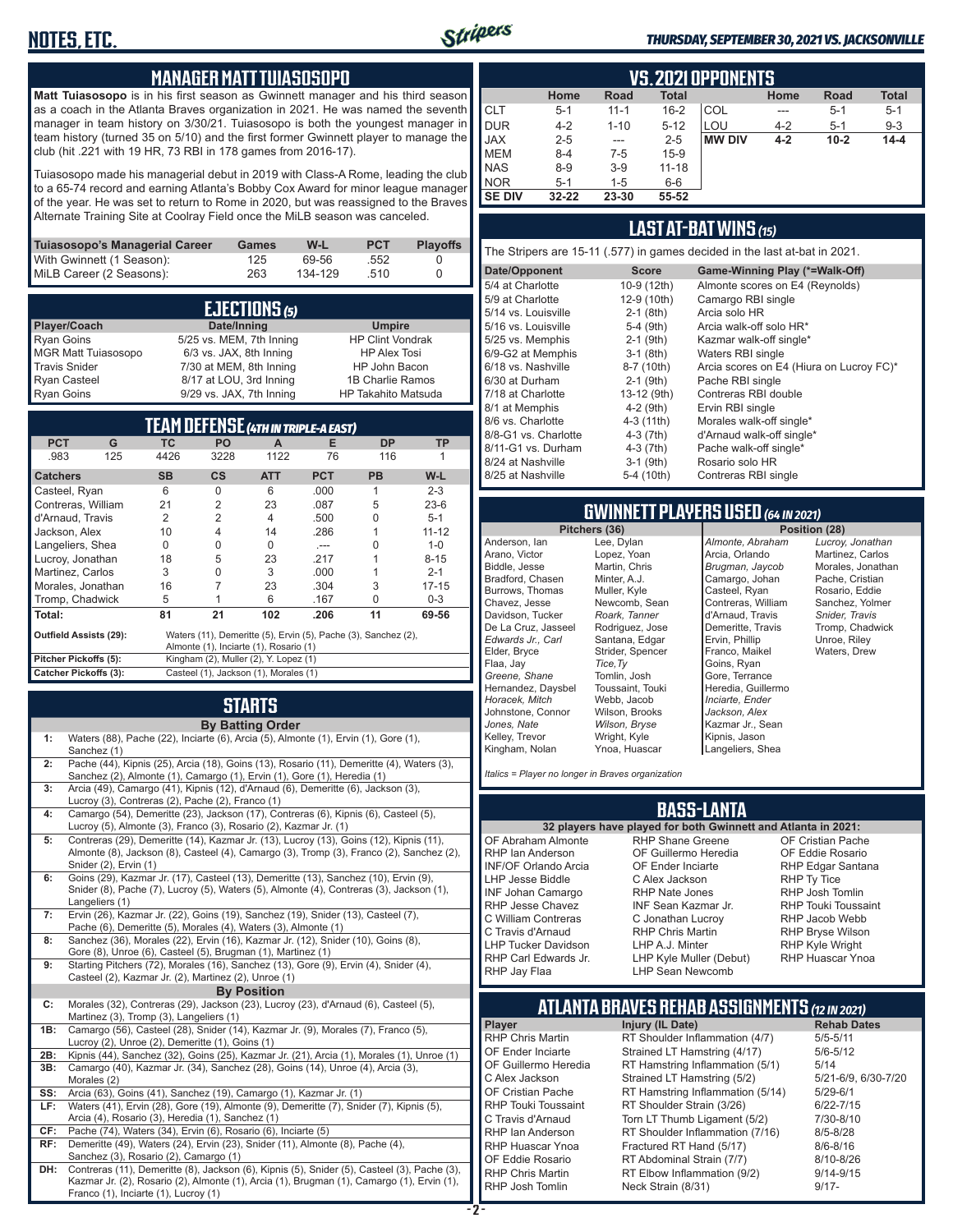# **STARTING PITCHER**



#### *THURSDAY, SEPTEMBER 30, 2021 VS. JACKSONVILLE*

# **53****JOSE RODRIGUEZ**

| B/T: | R/R | <b>BORN:</b> 8/29/95 in Bolivar, Venezuela (Age 26)                  |
|------|-----|----------------------------------------------------------------------|
| HT:  | հ-2 | <b>ACQUIRED:</b> Signed by the Atlanta Braves as a minor league free |
| WT:  | 175 | agent (4/21/21)                                                      |

*TONIGHT'S START:* Rodriguez makes his 19th appearance (17th start) with Gwinnett in game two of a five-game series vs. Jacksonville ... Overall this year, he is 7-6 with a 4.33 ERA, 1.17 WHIP, and .243 BAA in 22 games (20 starts) between Gwinnett and Double-A Mississippi ... Career at the Triple-A level (Gwinnett and Salt Lake), he is 9-8 with a 5.58 ERA, 1.42 WHIP, and .272 BAA in 36 games (18 starts).

*HOME COOKING:* Rodriguez is 4-1 with a 1.30 ERA (6 R, 4 ER in 27.2 IP) in his six starts at Coolray Field this seaon. His ERA is over six points higher on the road, where he is 2-4 with a 7.97 ERA (36 ER in 40.2 IP) in 10 starts.

*2021 SEASON:* Signed by Atlanta on 4/21, added to the Gwinnett roster on 5/13 ... **5/14 vs. LOU:** Made his Stripers debut in relief (ND, 4.0 IP, 1 H, 1 R, 1 HR, 1 BB, 3 SO) ... **5/20 at NAS:** Made his first start for Gwinnett (ND, 3.0 IP, 2 H, 0 R, 3 BB, 6 SO in 3-1 loss) ... **5/29:** Transferred to Double-A Mississippi, where he went 1-1 with a 1.61 ERA (4 ER in 22.1 IP) over four starts ... **6/22:** Rejoined Gwinnett, and is 6-5 with a 5.51 ERA (40 ER in 65.1 IP), 1.35 WHIP, and .281 BAA in 15 starts since returning to Triple-A ... **8/28 at NAS:** Threw 7.0 scoreless innings (3 H, 1 BB, 4 SO), exited in a scoreless game (GWN lost 2-1) ... **8/4-9/10:** Over six starts, went 5-0 with a 1.34 ERA (5 ER in 33.2 IP), 0.86 WHIP, and .192 BAA.

*2020 SEASON:* Invited to MLB Spring Training for the second straight season with the Los Angeles Angels ... Spent most of the year at the Angels' Alternate Training Site ... Recalled on 8/1 and pitched 1.2 innings (2 H, 0 R, 1 BB, 0 SO) in relief the next day vs. Houston ... DFA'd on 8/10 and outrighted back to the Alternate Training Site after just one outing (0-0, 0.00 ERA, .286 BAA) ... Elected free agency on 10/15.

*CAREER HIGHLIGHTS:* **2016:** Midwest League Midseason All-Star with Class-A Burlington (3-3, 3.36 ERA, 13 GS, 64.1 IP, 52 SO before All-Star break) ... **2017:** California League Midseason All-Star with Advanced-A Inland Empire 66ers (6-5, 4.70 ERA, 14 GS, 76.2 IP before All-Star break) ... **2019:** Made his MLB debut with the Los Angeles Angels (0-1, 2.75 ERA in 9G, 1 start) ... Also made his Triple-A debut with Salt Lake (3-3, 6.29 ERA in 18G, 2 starts).

|              | <b>RODRIGUEZ'S OVERALL STATS</b> |           |            |         |           |           |           |            |             |  |  |  |  |
|--------------|----------------------------------|-----------|------------|---------|-----------|-----------|-----------|------------|-------------|--|--|--|--|
| Year         | Team                             | W-L       | <b>ERA</b> | G/GS    | <b>HR</b> | <b>BB</b> | <b>SO</b> | <b>BAA</b> | <b>WHIP</b> |  |  |  |  |
| 2021         | Mississippi (AA)                 | $1 - 1$   | 161        | 4/4     |           | 5         | 27        | .135       | 0.67        |  |  |  |  |
|              | Gwinnett (AAA)                   | $6 - 5$   | 5.15       | 18/16   | 14        | 20        | 64        | 271        | $1.32$ I    |  |  |  |  |
| MiLB Career: |                                  | $40 - 45$ | 4.68       | 168/125 | 56        | 203       | 639       | .281       | 1.41        |  |  |  |  |
| MLB Career:  |                                  | $0 - 1$   | 2.53       | 10/1    | 5         | 12        | 13        | .238       | 1.45        |  |  |  |  |

|          | <b>RODRIGUEZ'S 2021 SPLITS (WITH GWINNETT)</b> |           |                     |
|----------|------------------------------------------------|-----------|---------------------|
| Home:    | 4-1, 1.65 ERA (8G)                             | Road:     | 2-4, 7.97 ERA (10G) |
| Day:     | 0-1, 18.00 ERA (1G)                            | Night:    | 6-4, 4.79 ERA (17G) |
| Starter: | 6-5, 5.27 ERA (16G)                            | Reliever: | 0-0, 3.60 ERA (2G)  |
| Vs. LHB: | .290 BAA, 6 HR                                 | Vs. RHB:  | .255 BAA, 8 HR      |

| <b>RODRIGUEZ VS. JACKSONVILLE</b> |         |               |  |           |     |   |           |           |           |    |  |  |
|-----------------------------------|---------|---------------|--|-----------|-----|---|-----------|-----------|-----------|----|--|--|
|                                   | W-L     | <b>ERA</b>    |  | <b>GS</b> | IP  | н | <b>ER</b> | <b>HR</b> | <b>BB</b> | SΟ |  |  |
| 2021:                             | ი-ი     | - --          |  |           | 0.0 |   |           |           |           |    |  |  |
| Career:                           | $0 - 0$ | $\frac{1}{2}$ |  |           |     |   |           |           |           |    |  |  |

| <b>RODRIGUEZ'S HIGHS &amp; LOWS</b> |                            |                                  |  |  |  |  |  |  |  |  |  |
|-------------------------------------|----------------------------|----------------------------------|--|--|--|--|--|--|--|--|--|
|                                     | <b>Season</b>              | Career (MiLB and MLB)            |  |  |  |  |  |  |  |  |  |
| IP:                                 | 7.0 (8/28 at NAS)          | 8.0 (9/2/17, IE at LAN)          |  |  |  |  |  |  |  |  |  |
| Iso:                                | 8 (2x, last: 6/17 vs. BIR) | 13 (8/11/17, IE vs. RC)          |  |  |  |  |  |  |  |  |  |
| BB:                                 | 3 (5/20 at NAS)            | 5 (2x, last: 8/22/17, IE at LAN) |  |  |  |  |  |  |  |  |  |
| Iн:                                 | 10 (7/18 at CLT)           | 13 (6/10/18, MOB vs. JXN)        |  |  |  |  |  |  |  |  |  |
| <b>IER:</b>                         | 8 (6/23 at NOR)            | 9 (2x, last: 8/22/17, IE at LAN) |  |  |  |  |  |  |  |  |  |
| Low-Hit CG:                         | None                       | None                             |  |  |  |  |  |  |  |  |  |
| Low-ER CG:                          | None                       | None                             |  |  |  |  |  |  |  |  |  |

|                                                                            | <b>RODRIGUEZ AT THE PLATE</b> |    |  |  |  |  |  |  |  |  |  |  |  |
|----------------------------------------------------------------------------|-------------------------------|----|--|--|--|--|--|--|--|--|--|--|--|
| AVG.<br>3B<br><b>BB</b><br><b>HR</b><br><b>RBI</b><br>н<br>2B<br><b>AB</b> |                               |    |  |  |  |  |  |  |  |  |  |  |  |
| 2021:                                                                      | 091                           |    |  |  |  |  |  |  |  |  |  |  |  |
| MiLB Career:                                                               | 071                           | 14 |  |  |  |  |  |  |  |  |  |  |  |
| <b>IMLB Career:</b>                                                        | ---                           |    |  |  |  |  |  |  |  |  |  |  |  |

|            | RODRIGUEZ'S 2021 STARTS (ALL LEVELS) |               |     |                |   |           |                |                |                |           |                          |              |                                                   |
|------------|--------------------------------------|---------------|-----|----------------|---|-----------|----------------|----------------|----------------|-----------|--------------------------|--------------|---------------------------------------------------|
| Team       | Date/Opp.                            | <b>Result</b> | IP  | н              | R | <b>ER</b> | <b>HR</b>      | <b>BB</b>      | <b>SO</b>      | NP-S      | Opp. Starter             | <b>Final</b> | <b>Notes</b>                                      |
| GWN        | 5/20 at NAS                          | <b>ND</b>     | 3.0 | 2              | 0 | $\Omega$  | $\Omega$       | 3              | 6              | 56-36     | Eric Lauer               | L, 1-3       | First career start for Gwinnett.                  |
| <b>MIS</b> | 5/30 vs. MTG                         | <b>ND</b>     | 5.0 | $\overline{2}$ | 0 | $\Omega$  | $\Omega$       | 2              | 5              | 69-49     | Tobias Mvers             | W. 2-1       | Left with 1-0 lead, MIS won in 10 innings.        |
| <b>MIS</b> | 6/5 at PNS                           | L. 0-1        | 5.2 |                | 3 | 3         |                |                | 6              | 79-54     | Max Mever                | L. 1-4       | Three of four hits allowed went for extra bases.  |
| <b>MIS</b> | 6/11 at BLX                          | <b>ND</b>     | 6.0 |                |   | 0         | $\Omega$       |                | 8              | 86-61     | Jesus Castillo           | $L, 3-4$     | Run scored on passed ball, double play.           |
| <b>MIS</b> | 6/17 vs. BIR                         | W. 1-1        | 5.2 | 3              |   |           | $\Omega$       |                | 8              | 84-60     | <b>Blake Battenfield</b> | W. 7-1       | First win since 8/1/19 with Salt Lake vs. OKC.    |
| GWN        | 6/23 at NOR                          | L. 0-1        | 0.2 |                | 8 | 8         |                |                | 0              | $37 - 22$ | <b>Spenser Watkins</b>   | $L.3-9$      | Nearly tied his most career ER allowed (9).       |
| <b>GWN</b> | 6/27 at NOR                          | L, 0-2        | 2.0 | 4              | 4 | 4         |                | 2              | 2              | 52-29     | Kevin Smith              | L, 2-4       | Allowed 3-run homer to Seth Mejias-Brean.         |
| <b>GWN</b> | 7/3 at DUR                           | <b>ND</b>     | 4.0 | 5              | 2 | 2         | $\overline{2}$ | 0              | 4              | 63-41     | Shane Baz                | L. 5-6       | Stripers trailed 2-1 when he exited.              |
| GWN        | 7/10 vs. NAS                         | <b>ND</b>     | 4.0 |                | 0 | 0         | $\Omega$       | 0              | 5              | 53-36     | Thomas Jankins           | W. 8-4       | Faced the minimum through 4.0 innings.            |
| <b>GWN</b> | 7/18 at CLT                          | <b>ND</b>     | 5.0 | 10             | 8 | 6         | 3              |                | 2              | 67-44     | <b>Tanner Banks</b>      | W. 13-12     | Stripers trailed 8-3 when he exited.              |
| <b>GWN</b> | 7/23 vs. NOR                         | W. 1-2        | 5.0 |                | 0 | $\Omega$  | 0              | 2              | 5              | 78-50     | Mickey Jannis            | W, 17-8      | First win as a starter in Triple-A.               |
| <b>GWN</b> | 7/29 at MEM                          | $L. 1-3$      | 4.0 | 9              |   |           | 2              | $\Omega$       | $\overline{2}$ | 52-39     | Miles Mikolas            | $L, 6-7$     | Allowed 2-run HR in 1st, 3-run HR in 4th.         |
| <b>GWN</b> | 8/4 vs. CLT                          | W. 2-3        | 5.0 | $\overline{2}$ | 0 | $\Omega$  | $\Omega$       | 0              | 4              | 61-45     | Mike Wright Jr.          | W. 4-1       | Second-straight home start with 0 R and 5.0 IP.   |
| <b>GWN</b> | 8/12 vs. DUR                         | W. 3-3        | 5.2 | 3              | 0 | 0         | 0              |                | 5              | 78-48     | Tobias Mvers             | W. 3-0       | Fourth home start with 0 runs (19.2 IP) with GWN. |
| <b>GWN</b> | 8/21 at LOU                          | W. 4-3        | 6.0 | 6              | 4 | 4         |                | 2              | 3              | 90-62     | <b>Reiver Sanmartin</b>  | W. 10-4      | First Triple-A road win this season (7th start).  |
| <b>GWN</b> | 8/28 at NAS                          | <b>ND</b>     | 7.0 | 3              | 0 | $\Omega$  | $\Omega$       |                | 4              | 85-56     | <b>Ethan Small</b>       | $L, 1-2$     | Dustin Peterson hit walk-off HR in 9th for NAS.   |
| GWN        | 9/4 vs. MEM                          | W. 5-3        | 5.0 | 5              | 2 | 0         | $\Omega$       | 0              | 6              | 92-68     | <b>Connor Thomas</b>     | W. 5-2       | Still no ER allowed in home starts (24.2 IP).     |
| <b>GWN</b> | 9/10 at COL                          | W. 6-3        | 5.0 | 4              |   |           | $\Omega$       | 2              | 4              | 71-47     | Heath Fillmyer           | W, 6-3       | Is 2-0 with 2.50 ERA in last three road starts.   |
| <b>GWN</b> | 9/17 vs. NAS                         | L. 6-4        | 3.0 | 7              | 4 | 4         |                | 2              | 4              | 70-43     | <b>Ethan Small</b>       | $L, 0-7$     | First loss in start at Coolray Field this season. |
| <b>GWN</b> | 9/23-G2 at DUR                       | L, 6-5        | 4.0 | 5              | 4 | 4         |                | $\overline{2}$ | 4              | 73-43     | Chris Mazza              | $L, 0-4$     | All five hits allowed went for extra bases.       |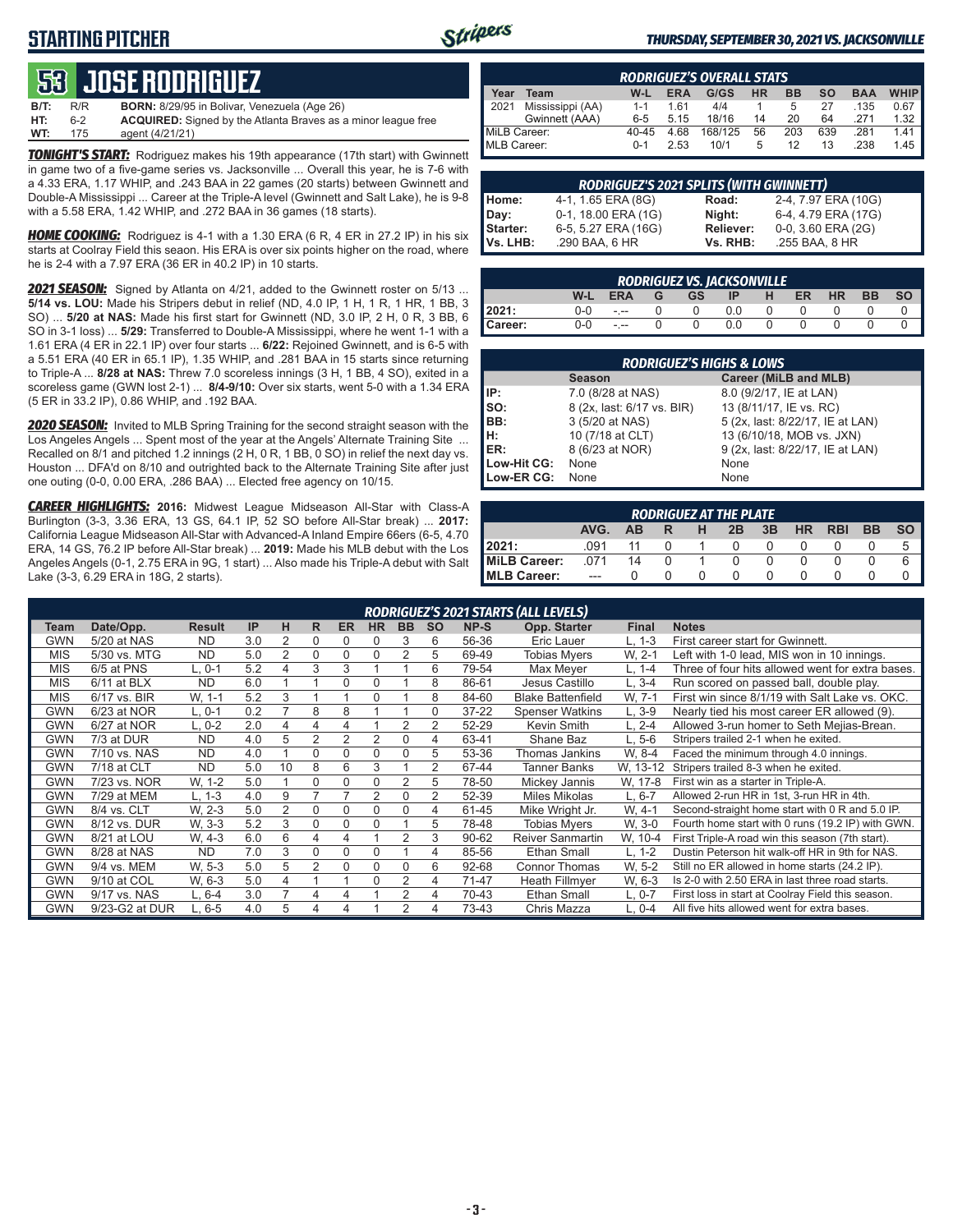### **PITCHING STAFF**



#### *THURSDAY, SEPTEMBER 30, 2021 VS. JACKSONVILLE*

|                                                                           | <b>STRIPERS PITCHING BREAKDOWN</b> |            |        |     |                               |           |           |           |            |  |  |  |
|---------------------------------------------------------------------------|------------------------------------|------------|--------|-----|-------------------------------|-----------|-----------|-----------|------------|--|--|--|
|                                                                           | W-L                                | <b>ERA</b> | IP     | R   | ER                            | <b>HR</b> | <b>BB</b> | <b>SO</b> | <b>BAA</b> |  |  |  |
| Starters:                                                                 | $31 - 36$                          | 4.34       | 553.2  | 290 | 267                           | 68        | 221       | 539       | .245       |  |  |  |
| Relievers:                                                                | $38 - 20$                          | 3.10       | 522.1  | 200 | 180                           | 53        | 208       | 609       | .211       |  |  |  |
| l Total:                                                                  | 69-56                              | 3 74       | 1076.0 | 490 | 447                           | 121       | 429       | 1148      | .229       |  |  |  |
| <b>Saves/Opp:</b> 30/47 (63.8%) <b>Holds: 54 IR/Scored: 91/28 (30.8%)</b> |                                    |            |        |     |                               |           |           |           |            |  |  |  |
|                                                                           | <b>Quality Starts: 27</b>          |            |        |     | Complete Games: 3 Shutouts: 9 |           |           |           |            |  |  |  |

| <b>PITCHING BY MONTH</b> |           |            |       |     |     |           |           |           |            |  |  |  |
|--------------------------|-----------|------------|-------|-----|-----|-----------|-----------|-----------|------------|--|--|--|
|                          | W-L       | <b>ERA</b> | IP    | R   | ER  | <b>HR</b> | <b>BB</b> | <b>SO</b> | <b>BAA</b> |  |  |  |
| May:                     | $14 - 10$ | 3.50       | 211.0 | 90  | 82  | 28        | 65        | 240       | .222       |  |  |  |
| June:                    | $9 - 16$  | 4.55       | 213.2 | 115 | 108 | 26        | 94        | 223       | .263       |  |  |  |
| July:                    | $17 - 11$ | 4.50       | 242.0 | 131 | 121 | 37        | 100       | 261       | .240       |  |  |  |
| August:                  | $18 - 7$  | 2.99       | 216.2 | 81  | 72  | 15        | 90        | 223       | .214       |  |  |  |
| September:               | $11 - 12$ | 2.99       | 192.2 | 73  | 64  | 15        | 80        | 201       | .201       |  |  |  |
| October:                 |           |            |       |     |     |           |           |           |            |  |  |  |

|                     | <b>STRIPERS STARTING PITCHERS (14 IN 2021)</b> |            |           |              |           |                             |                            |                                                    |  |  |  |  |  |
|---------------------|------------------------------------------------|------------|-----------|--------------|-----------|-----------------------------|----------------------------|----------------------------------------------------|--|--|--|--|--|
| <b>Pitcher</b>      | W-L                                            | <b>ERA</b> | <b>GS</b> | QS           |           | <b>Team W-L Run Support</b> | <b>Last Gwinnett Start</b> | <b>Final Line</b>                                  |  |  |  |  |  |
| Anderson, lan       | $0 - 0$                                        | 3.68       | 4         | 0            | $3 - 1$   | 1.75 RPG (7 Tot.)           | 8/24 at NAS (ND)           | 5.0 IP, 3 H, 1 R, 1 ER, 2 BB, 9 SO (90p/54s)       |  |  |  |  |  |
| Burrows, Thomas     | $0-0$                                          | 0.00       |           | 0            | 1-0       | $0.00$ RPG $(0$ Tot.)       | 7/21-G1 vs. NOR (ND)       | 1.0 IP, 0 H, 1 R, 0 ER, 3 BB, 2 SO (32p/13s)       |  |  |  |  |  |
| Davidson, Tucker    | $2 - 1$                                        | 0.90       | 3         | 3            | $2 - 1$   | 5.33 RPG (16 Tot.)          | 5/23 at NAS (L)            | 6.0 IP, 1 H, 1 R, 1 ER, 1 BB, 9 SO, 1 HR (82p/51s) |  |  |  |  |  |
| De La Cruz. Jasseel | $0 - 3$                                        | 7.02       | 15        | $\mathbf{0}$ | $8 - 7$   | 2.27 RPG (34 Tot.)          | 8/14 vs. DUR (L)           | 0.0 IP, 3 H, 3 R, 3 ER, 1 BB, 0 SO, 1 WP (19p/10s) |  |  |  |  |  |
| Elder, Brvce        | $2 - 3$                                        | 2.21       |           | 2            | 4-3       | 1.57 RPG (11 Tot.)          | $9/29$ vs. JAX (ND)        | 4.0 IP, 2 H, 1 R, 1 ER, 5 BB, 4 SO (76p/35s)       |  |  |  |  |  |
| Johnstone, Connor   | $1 - 8$                                        | 6.23       | 16        | $\Omega$     | $4 - 12$  | 1.56 RPG (25 Tot.)          | 9/26 at DUR (L)            | 3.0 IP, 2 H, 1 R, 1 ER, 3 BB, 2 SO, 1 HB (54p/28s) |  |  |  |  |  |
| Kingham, Nolan      | $0 - 4$                                        | 8.89       | 6         | $\Omega$     | $2 - 4$   | 1.33 RPG (8 Tot.)           | 8/15 vs. DUR (L)           | 5.0 IP, 9 H, 6 R, 6 ER, 2 BB, 3 SO, 1 HR (93p/56s) |  |  |  |  |  |
| Muller, Kyle        | $5 - 4$                                        | 3.40       | 16        | 6            | $12 - 4$  | 3.75 RPG (60 Tot.)          | 9/24 at DUR (L)            | 4.0 IP, 6 H, 5 R, 4 ER, 1 BB, 3 SO, 2 HR (66p/42s) |  |  |  |  |  |
| Roark. Tanner       | $0-0$                                          | 0.00       | 3         | $\Omega$     | $2 - 1$   | 2.67 RPG (8 Tot.)           | 8/22 at LOU (ND)           | 2.0 IP, 2 H, 0 R, 2 BB, 1 SO, 1 WP (32p/17s)       |  |  |  |  |  |
| Rodriguez, Jose     | $6 - 5$                                        | 5.27       | 16        |              | $8 - 8$   | 2.63 RPG (42 Tot.)          | 9/23-G2 at DUR (L)         | 4.0 IP, 5 H, 4 R, 4 ER, 2 BB, 4 SO, 1 HR (73p/43s) |  |  |  |  |  |
| Toussaint. Touki    | $2 - 1$                                        | 4.32       | 4         | 2            | $2 - 2$   | 3.50 RPG (14 Tot.)          | 7/13 at CLT (W)            | 6.0 IP, 3 H, 2 R, 2 ER, 3 BB, 7 SO, 1 HR (89p/54s) |  |  |  |  |  |
| Wilson, Bryse       | $4 - 2$                                        | 4.47       | 9         | 3            | $6 - 3$   | 3.00 RPG (27 Tot.)          | 7/7 vs. NAS (ND)           | 5.0 IP, 8 H, 5 R, 5 ER, 2 BB, 2 SO, 2 HR (81p/50s) |  |  |  |  |  |
| Wright, Kyle        | $9 - 5$                                        | 3.18       | 23        | 10           | $13 - 10$ | 2.83 RPG (65 Tot.)          | 9/25 at DUR (ND)           | 6.0 IP, 3 H, 0 R, 3 BB, 6 SO (93p/50s)             |  |  |  |  |  |
| Ynoa, Huascar       | $0-0$                                          | 4.32       | 2         | $\Omega$     | $2 - 0$   | 2.50 RPG (5 Tot.)           | 8/11-G2 vs. DUR (ND)       | 4.2 IP, 4 H, 3 R, 3 ER, 4 BB, 7 SO, 1 WP (83p/51s) |  |  |  |  |  |
| Total:              | $31 - 36$                                      | 4.34       | 125       | 27           | 69-56     | 2.58 RPG (322 Tot.)         |                            |                                                    |  |  |  |  |  |

|                     | <b>RELIEF SUMMARY (CURRENT STRIPERS ONLY, GWINNETT STATS ONLY)</b> |            |    |           |            |        |              |                    |                                                        |                         |  |  |  |
|---------------------|--------------------------------------------------------------------|------------|----|-----------|------------|--------|--------------|--------------------|--------------------------------------------------------|-------------------------|--|--|--|
| <b>Pitcher</b>      | W-L                                                                | <b>ERA</b> | G  | <b>GF</b> | <b>HLD</b> | SV/OPP | <b>IR/RS</b> | <b>Last Outing</b> | <b>Last Final Line</b>                                 | <b>Scoreless Streak</b> |  |  |  |
| Biddle, Jesse (L)   | 1-1                                                                | 2.84       | 31 |           | 8          | 1/3    | 10/3         | 9/25 at DUR        | BS, 2.0 IP, 1 H, 2 R, 2 ER, 0 BB, 3 SO, 1 HR (33p/22s) | $-1G$                   |  |  |  |
| Bradford, Chasen    | $4 - 0$                                                            | 3.38       | 35 |           | 6          | 0/1    | 4/4          | 9/24 at DUR        | 2.0 IP, 1 H, 0 R, 0 BB, 1 SO, 1 HB (29p/20s)           | 8G (11.1 IP)            |  |  |  |
| Burrows, Thomas (L) | $3 - 1$                                                            | 2.82       | 33 |           |            | 0/1    | 18/6         | 9/24 at DUR        | 1.0 IP, 1 H, 0 R, 0 BB, 2 SO (19p/11s)                 | 4G (5.0 IP)             |  |  |  |
| De La Cruz. Jasseel | $1 - 0$                                                            | 7.11       | h. |           |            | 0/0    | 0/0          | 9/26 at DUR        | 0.2 IP, 1 H, 3 R, 3 ER, 3 BB, 2 SO, 1 WP (28p/13s)     | $-2G$                   |  |  |  |
| Flaa, Jay           | $1 - 2$                                                            | 5.18       | 30 | 8         |            | 1/1    | 4/1          | 9/26 at DUR        | 1.1 IP, 1 H, 0 R, 1 BB, 3 SO, 1 WP (21p/13s)           | 4G (6.1 IP)             |  |  |  |
| Hernandez, Daysbel  | $0 - 1$                                                            | 7.04       | 8  |           |            | 0/1    | 3/0          | 9/26 at DUR        | 1.0 IP. 1 H. 0 R. 0 BB. 2 SO (14p/11s)                 | 1G (1.0 IP)             |  |  |  |
| Johnstone, Connor   | $2 - 0$                                                            | 2.55       | 16 |           |            | 0/0    | 15/5         | 9/18 vs. NAS       | 2.2 IP, 3 H, 1 R, 1 ER, 0 BB, 1 SO (33p/25s)           | -1G                     |  |  |  |
| Kelley, Trevor      | $3 - 4$                                                            | .56        | 36 | 12        |            | 2/4    | 12/2         | 9/29 vs. JAX       | Win. 1.0 IP. 0 H. 0 R. 0 BB. 0 SO (6p/5s)              | 1G (1.0 IP              |  |  |  |
| Lee, Dylan (L)      | $5 - 1$                                                            | .54        | 35 | 8         | 6          | 1/2    | 6/0          | 9/29 vs. JAX       | 1.0 IP, 0 H, 0 R, 0 BB, 2 SO (9p/8s)                   | 3G (3.0 IP)             |  |  |  |
| Lopez, Yoan         | $3-2$                                                              | 2.93       | 30 | 11        | 5          | 2/4    | 4/2          | 9/16 vs. NAS       | 1.0 IP, 1 H, 0 R, 0 BB, 1 SO, 1 BK (21p/15s)           | 6G (6.0 IP)             |  |  |  |
| Rodriguez, Jose     | $0-0$                                                              | 3.60       |    |           |            | 0/0    | 0/0          | 5/26 vs. MEM       | 1.0 IP, 2 H, 1 R, 1 ER, 0 BB, 1 SO, 1 HR (13p/10s)     | -2G                     |  |  |  |
| Strider, Spencer    | $0 - 0$                                                            | 0.00       |    |           |            | 0/0    | 0/0          | 9/29 vs. JAX       | Hold, 1.0 IP, 1 H, 0 R, 0 BB, 3 SO (14p/12s)           | 1G (1.0 IP              |  |  |  |
| Toussaint, Touki    | $0 - 0$                                                            | 0.00       |    |           |            | 0/0    | 0/0          | 9/29 vs. JAX       | Hold, 2.0 IP, 1 H, 0 R, 1 BB, 2 SO (21p/13s)           | 2G (3.0 IP)             |  |  |  |
| Wilson, Brooks      | $0 - 0$                                                            | 2.25       |    | 4         |            | 1/1    | 0/0          | 9/26 at DUR        | 1.0 IP, 0 H, 0 R, 0 BB, 1 SO (13p/9s)                  | 3G (3.0 IP)             |  |  |  |

# **48 JESSE BIDDLE** *- LHP - 29 YRS - PHILADELPHIA, PA*

- **• 2021 with GWN: 6/23-8/21:** Went 0-0 with 0.60 ERA (1 ER in 15.0 IP) and .236 BAA (13 H, 9 BB, 29 SO) in 15G ... **9/1 vs. MEM:** Earned first win (1.0 IP, 1 H, 0 R, 0 BB, 2 SO in 3-2 victory) ... **9/3 vs. MEM:** Earned first save (2.0 IP, 3 H, 1 ER, 1 BB, 1 SO in 5-3 win).
- **• GWN Career:** 2-1, 2.49 ERA, .231 BAA, 2 SV (2-for-5) in 39G since 2018.
- **• 2021 with ATL:** Had his contract selected on 4/17, pitched in 8G with the Braves (0-0, 8.44 ERA, 10 ER in 10.2 IP) ... DFA'd on 5/17, outrighted to Gwinnett on 5/19.
- **• Spring Training:** 0-0, 3.00 ERA, .257 BAA, 2 SV in 9G with Cincinnati ... Released on 3/26 after re-signing as MiLB FA on 12/11/20.
- **• 2020:** Opened the year at Cincinnati's Alternate Training Site ... Contract selected on 8/25 (0-0, 0.00 ERA, 0 ER in 0.2 IP in 1G) ... Placed on 10-day injured list on 8/29 (left shoulder impingement) and missed the remainder of the year.
- **• Acquired:** MiLB FA (4/2/21) ... Originally Philadelphia's 1st-round pick (27th overall) in 2010 out of Germantown Friends High School (Philadelphia, PA).
- **• MLB Career:** 6-2, 5.07 ERA, .261 BAA, 1 SV in 99G with ATL (2018-19, 2021), SEA (2019), TEX (2019), CIN (2020).

### **28 CHASEN BRADFORD** *- RHP - 32 YRS - LAS VEGAS, NV*

- **• 2021 with GWN: In 8G since 8/20, has a 0.00 ERA (0 ER in 11.1 IP) despite a .273 BAA (12 H, 3 BB, 9 SO)** ... All 4 of his wins (4-0) have been 2.0-IP outings: 5/15 vs. LOU (1 H, 0 R, 2 SO), 6/16 vs. NAS (3 H, 1 ER, 3 SO), 6/24 at NOR (0 H, 0 R, 1 BB, 3 SO), and 7/31 at MEM (2.0 IP, 1 H, 1 ER, 1 SO) ... **5/7-6/13:** Posted team-best 16.0-IP scoreless streak over 10G (6 H, 3 BB, 12 SO).
- **• 2020:** Re-signed by Seattle to an MiLB deal on 1/15, but was not included on the Mariners' 60-man player pool ... Did not play.
- **• 2019:** Split time between Seattle (0-0, 4.86 ERA, 1 SV in 12G) and Triple-A Tacoma (0-0, 6.75 ERA, 1 SV in 5G).
- **• Acquired:** MiLB FA (3/15/21) ... Originally the New York Mets' 35th round pick in 2011 out of the University of Central Florida.
- **• MLB Career:** 7-0, 3.89 ERA, .253 BAA, 1 SV in 86G with NYM, SEA (2017-19).

### **49 THOMAS BURROWS** *- LHP - 27 YRS - FLORENCE, AL*

- **• 2021 with GWN: In 4G since 9/9, is 0-0 with 0.00 ERA (0 ER in 5.0 IP) and .118 BAA (2 H, 2 BB, 6 SO)** ... **6/20-8/17:** Went 2-0 with a 0.84 ERA (2 ER in 21.1 IP), 1.17 WHIP, and .139 BAA (10 H, 15 BB, 31 SO) in 16G (1 start) ... **7/21-G2 vs. NOR:** Made the first start of his pro career (ND, 1.0 IP, 0 H, 1 R, 0 ER, 3 BB, 2 SO) ... **8/17 at LOU:** Improved to 3-0 (1.2 IP, 1 H, 0 R, 1 BB, 1 SO) in 4-2 win.
- **• GWN Career:** 4-2, 3.64 ERA, .198 BAA, 6 SV (6-for-8) in 61G (1 start) since 2019.
- **• 2020:** Was an NRI to Spring Training, but not included on 60-man player pool. **• 2019:** Went 2-4 with a 4.42 ERA, .221 BAA, and 7 saves (7-for-9) in 43G between Double-A Mississippi and Gwinnett ... Stranded 16 of 17 inherited runners with the Stripers (94.1%) ... Won Atlanta's Bill Lucas Award for community service.
- **• Acquired:** Via trade with Seattle (1/11/17) ... Originally the Mariners' 4th-round pick in 2016 out of the University of Alabama.

### **60 JASSEEL DE LA CRUZ** *- RHP - 24 YRS - HATO MAYOR, D.R.*

- **• Prospecting:** #22 (Braves Top 30).
- **• 2021 with GWN:** Has pitched as a starter (0-3, 7.02 ERA, .284 BAA in 15G) and reliever (1-0, 7.11 ERA, .217 BAA in 5G) during his Triple-A debut ... **5/11-5/19:** Posted an 8.0-IP scoreless streak (2 H, 0 BB, 9 SO) over 3G (2 starts) ... **6/1 vs. JAX:** Had his best start of the year in a no-decision (5.0 IP, 3 H, 1 R, 1 ER, 3 BB, 6 SO) ... **7/10 vs. NAS:** Earned his first career Triple-A win in relief (3.0 IP, 0 H, 0 R, 3 BB, 3 SO in 8-4 victory) ... **8/16-9/15:** Was on the Injured List.
- **• 2021 with ATL:** Recalled on 5/8, but did not make his MLB debut before being optioned back to Gwinnett on 5/10.
- **• Spring Training:** 0-0, 27.00 ERA, .500 BAA, 1 SV in 3G with Atlanta.
- **• 2020:** Was on Atlanta's 60-man player pool, spent most of the year at the Alternate Training Site at Coolray Field ... Recalled by the Braves for the first time in his career on 9/15, but did not make his MLB debut (optioned on 9/16).
- **• 2019:** Went 7-9 with a 3.25 ERA and .212 BAA in 25 games (24 starts) across three levels (ROM, FLA, MIS) ... Named the Florida State League Pitcher of the Week on 5/19 after tossing the first no-hitter in Advanced-A Florida FireFrogs history on 5/18 vs. Jupiter (9.0 IP, 2 BB, 4 SO, 89 pitches in 12-0 win).
- **• Acquired:** NDFA (6/1/15) out of Hato Mayor, Dominican Republic.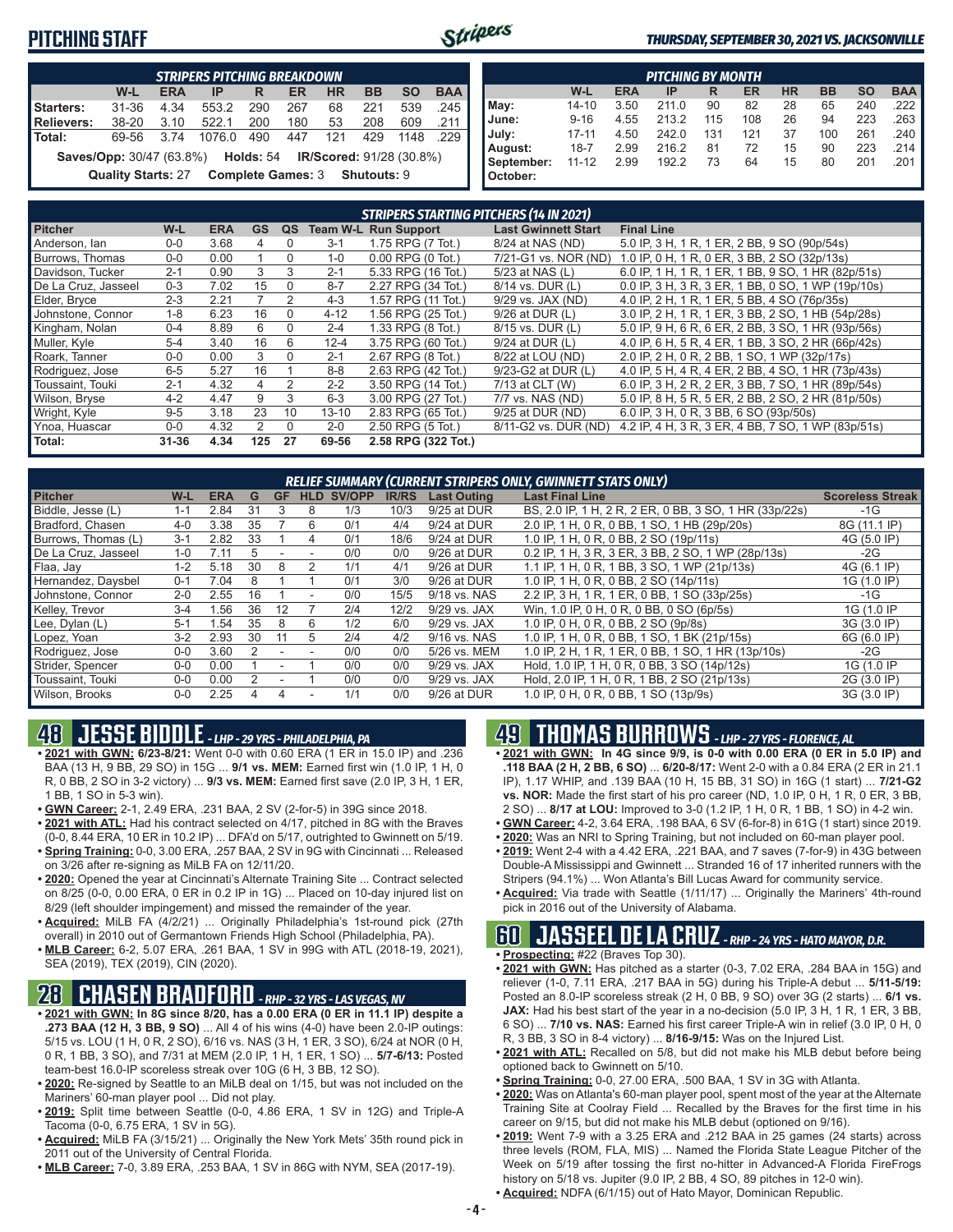# **PITCHING STAFF**

### **45 JAY FLAA** *- RHP - 29 YRS - BISMARCK, ND*

- **• 2021 with GWN: 5/13-6/24:** Did not allow an ER over his first 10G (1 R in 11.0 IP, 7 H, 9 BB, 15 SO, .171 BAA) ... **7/18 at CLT:** Earned his first save with GWN, tossing 1.0 IP (1 H, 1 ER, 0 BB, 2 SO) in a come-from-behind 13-12 victory ... **8/3 vs. CLT:** Earned first win with GWN (1.0 IP, 1 H, 0 R, 1 BB, 1 SO in 4-2 win).
- **• 2021 with ATL:** From 5/23-5/30, went 0-0 with a 27.00 ERA (4 ER in 1.1 IP) in 1G ... Outrighted to Gwinnett on 7/13.
- **• 2021 with BAL:** Selected by Baltimore on 4/26 and made his MLB debut on 4/27 vs. the NY Yankees (1.1 IP, 2 BB, 1 SO, struck out Aaron Judge) ... Optioned on 4/28, appeared in 1G with Triple-A Norfolk (0-0, 16.20) ... DFA'd on 5/8.
- **• Spring Training:** 0-0, 3.38 ERA, .200 BAA, 0 SV in 3G with Baltimore.
- **• 2020:** Was not on Baltimore's 60-man player pool, did not play.
- **• 2019:** Went 2-5 with a 4.69 ERA, .256 BAA, and 5 SV in 40G (3 starts) between Double-A Bowie and Norfolk (2-3, 5.24 ERA, 4 SV in 29G during Triple-A debut).
- **• Acquired:** Claimed off waivers from Baltimore (5/11/21) ... Originally the Orioles' 6th-round pick in 2015 out of North Dakota State University (Fargo, ND).
- **• MLB Career:** 0-0, 13.50 ERA, .300 BAA in 2G with Baltimore, Atlanta (2021).

# **36 DAYSBEL HERNANDEZ** *- RHP - 25 YRS - SANDINO, CUBA*

- **• MLB.com Prospect Ranks:** #27 (Braves Top 30).
- **• 2021 with GWN:** Was part of Gwinnett's Opening Night roster and made his Triple-A debut, going 0-1 with a 9.64 ERA and .235 BAA in 5G from 5/5-5/21 ... Transferred to Double-A Mississippi on 5/25 ... Rejoined Gwinnett on 9/14.
- **• 2021 with MIS:** Went 3-1 with a 2.76 ERA, .200 BAA, and 3 SV (3-for-5) in 26G from 5/25-9/12 ... Over his final 16G from 7/1-9/12, posted a 1.33 ERA (3 ER in 20.1 IP) and .164 BAA ... **7/10 vs. PNS:** Tossed final 2.0 IP of combined no-hitter (Bryce Elder threw 7.0 hitless IP) in 6-0 victory.
- **• Spring Training:** 0-0, 9.00 ERA, .353 BAA, 0 SV in 6G with Atlanta.
- **• 2020:** Was not on the Braves' 60-man player pool ... Participated in Atlanta's Instructional League at Coolray Field in October.
- **• 2019:** Spent entire season with Advanced-A Florida, going 5-2 with a 1.71 ERA, .184 BAA, and 7 SV (7-for-10) in 35G ... Named MiLB.com Braves Org. All-Star.
- **• Acquired:** NDFA (9/13/17) out of Sandino, Cuba.

# **43 TREVOR KELLEY** *- RHP - 27 YRS - PROVIDENCE, RI*

- **• 2021 with GWN: Is 3-2 with 0.76 ERA (4 R, 2 ER in 23.2 IP), 2 SV, .132 BAA (10 H, 12 BB, 30 SO) over 22G since 7/11** ... **5/12-6/27:** Allowed runs in just 2 of 13G for a 1.72 ERA (3 ER in 15.2 IP, 13 H, 6 BB, 15 SO, .241 BAA) ... **9/4 vs. MEM:** Earned first save (2.0 IP, 0 H, 0 R, 0 BB, 3 SO in 5-2 win).
- **• Spring Training:** Did not pitch in Chicago Cubs' MLB camp ... Released on 4/23.
- **• 2020:** Pitched in 4G with Philadelphia, going 0-0 with a 10.80 ERA ... Outrighted on 8/14 and spent the rest of the season at the Phillies Alternate Site.
- **• 2019:** In 52G with Triple-A Pawtucket, went 5-5 with a 1.79 ERA, .216 BAA, and 12 SV ... Was an International League Midseason and Postseason All-Star and a *BA* Triple-A All-Star ... Led IL in appearances and was T-1st in saves ... Made MLB debut on 7/2 at Toronto and logged 10G with Boston (0-3, 8.64 ERA).
- **• Acquired:** MiLB FA (4/28/21) ... Originally Boston's 36th-round pick in 2015 out of the University of North Carolina at Chapel Hill.
- **• MLB Career:** 0-3, 9.26 ERA, .347 BAA, 0 SV in 14G with BOS (2019), PHI (2020).

### **58 DYLAN LEE** *- LHP - 27 YRS - DINUBA, CA*

- **• 2021 with GWN: Is 3-1 with 0.42 ERA (2 R, 1 ER in 21.2 IP), 1 SV, .147 BAA (11 H, 3 BB, 30 SO) in 18G since 7/18** ... **5/4 at CLT:** Earned the win in his Stripers' debut (2.0 IP, 1 H, 1 R, 0 ER, 0 BB, 3 SO in 10-9 win in 12 innings) ... **6/11 at MEM:** Recorded his first pro hit, a double (1-for-2, R) ... **5/26-7/9:** Had a 1.65 ERA (3 ER in 16.1 IP, 9 H, 2 BB, 12 SO) and .161 BAA over 12G ... **8/18 at LOU:** Earned his first save with the Stripers (1.0 IP, 0 H, 0 R, 0 BB, 1 SO in 4-1 win) ... **7/31-9/3:** Pitched 13.1 scoreless IP over 10G (4 H, 1 BB, 18 SO), going 2-0 with 1 SV.
- **• 2021 with ATL:** Had his contract selected on 9/22, but did not make his MLB debut before being optioned back to Gwinnett on 9/25.
- **• Spring Training:** 0-0, 0.00 ERA, 0 SV in 2G with Miami ... Released on 3/29.
- **• 2020:** Was a non-roster invite to Marlins Spring Training, but was not on Miami's 60-man player pool ... Did not play.
- **• 2019:** Logged 45G between Double-A Jacksonville (0-3, 1.91 ERA, .176 BAA, 13 SV in 32G) and Triple-A New Orleans (1-3, 4.71 ERA, .329 BAA, 0 SV in 13G).
- **• Acquired:** MiLB FA (4/15/21) ... Originally Miami's 10th-round pick in 2016 out of Cal State Fresno.

# **55 YOAN LOPEZ** *- RHP - 28 YRS - NUEVA GERONA, CUBA*

- **• 2021 with GWN: Is 1-0 with 1.50 ERA (4 R, 3 ER in 18.0 IP), 2 SV, and .159 BAA (10 H, 4 BB, 20 SO) in 17G since 7/18** ... **7/18-8/21:** Went 1-0 with 0.82 ERA (1 ER in 11.0 IP) and .162 BAA (6 H, 4 BB, 13 SO) in 10G ... **8/11-G2 vs. DUR:** Tallied his first save with the Stripers (1.0 IP, H, 0 R, 3 BB, 2 SO), leaving bases loaded in 5-3 win.
- **• 2021 with ARI:** Began the season on Arizona's Opening Day roster ... In 2 stints, went 0-0 with a 6.57 ERA (9 ER in 12.1 IP) and 0 SV (0-for-3) in 13G ... DFA'd on 5/20, traded to Atlanta on 5/22 and optioned to Gwinnett.
- **• Spring Training:** 1-0, 4.91 ERA, .214 BAA, 0 SV in 8G with Arizona.
- **• 2020:** In 20G with Arizona, went 0-1 with a 5.95 ERA, .269 BAA, and 2 holds. **• 2019:** Set MLB career highs in G (70) and holds (21), going 2-7 with a 3.41 ERA,
- .232 BAA, and 1 SV (1-for-4) with the D-backs. **• Acquired:** Via trade with Arizona in exchange for CF Deivi Estrada (5/22/21) ...
- Originally signed by the D-backs as a NDFA out of Cuba (1/16/15). **• MLB Career:** 2-8, 4.25 ERA, .252 BAA, 1 SV in 113G with Arizona (2018-21).

# **33 SPENCER STRIDER** *- RHP - 22 YRS - COLUMBUS, OH*

- **• MLB.com Prospect Ranks:** #10 (Braves Top 30).
- **• 2021 with GWN:** Promoted to Gwinnett on 9/28 ... Joins Bryce Elder (5th round) as Braves 2020 draft picks to reach Triple-A in 2021 ... **9/29 vs. JAX:** Made Triple-A debut, touching 101 mph while striking out 3 in 1.0 IP (1 H, 0 R).
- **• 2021 Season: Has pitched at 4 levels during his pro debut, going 3-7 with a 3.64 ERA, 1.11 WHIP, and .190 BAA in 22G (21 starts)** ... After brief stints with Low-A Augusta (0-0, 0.59 ERA in 4 starts) and Advanced-A Rome (0-0, 2.45 ERA in 3 starts), joined Double-A Mississippi on 6/22 ... Went 3-7 with a 4.71 ERA and .211 BAA in 14 starts with the M-Braves, ranking 7th in the Double-A South in strikeouts (94) ... Pitched once in the Double-A South Championship Series, starting Mississippi's Game 3 win vs. Montgomery (ND, 5.0 IP, 6 H, 3 R, 2 ER, 0 BB, 7 SO in 11-9 win).
- **• 2020:** Following the draft, added to the Braves' 60-man player pool and pitched at the Alternate Training Site at Coolray Field (no MLB debut).
- **• Acquired:** Braves' 4th-round pick in 2020 out of Clemson University.

### **62 TOUKI TOUSSAINT** *- RHP - 25 YRS - PEMBROKE PINES, FL*

- **• 2021 with GWN:** In 2 stints (6/26-7/13, 9/26-current), is 2-1 with 3.66 ERA (8 ER in 19.2 IP) and .167 BAA in 6G (4 starts)... First stint was MLB rehab (2-1, 4.32 ERA, .175 BAA in 4 starts) while on Braves 60-day IL (right shoulder strain).
- **• 2021 with ATL:** Activated on 7/16, went 3-3 with 4.50 ERA and .234 BAA in 11G (10 starts) ... In 5G in August, was 2-0 with 2.74 ERA and .207 BAA ... Placed on Bereavement List on 9/22, activated and optioned to Gwinnett on 9/26.
- **• 2020 with ATL:** Recalled from Alternate Training Site on 7/23, 9/14, and 9/28 ... Went 0-2 with an 8.88 ERA and .276 BAA in 7G (5 starts).
- **• GWN Career:** 8-7, 4.02 ERA, .237 BAA in 24G (22 starts) since 2018.
- **• Acquired:** Via trade with Arizona in exchange for INF Phil Gosselin (6/20/15) ... Originally D-backs' 1st-round pick in 2014 (Coral Springs Christian Academy, FL).
- **• MLB Career:** 9-6, 5.46 ERA, .243 BAA, 0 SV (0-for-1) in 49G (21 starts) with Atlanta (2018-21) ... Made MLB Postseason debut in 2018, logging 2 relief outings in NLDS vs. LA Dodgers (1-0, 0.00 ERA, 0 ER in 3.0 IP, .111 BAA).

## **56 BROOKS WILSON** *- RHP - 25 YRS - LAKELAND, FL*

- **• 2021 with GWN: 9/14 vs. NAS:** Made his Triple-A debut, earning the save (1.0 IP, 1 H, 1 ER, 1 BB, 1 SO, induced game-ending 5-4-3 DP in 6-5 victory).
- **• 2021 with MIS:** In 33G with the M-Braves, went 3-1 with a 2.45 ERA, .201 BAA, and 5 SV (5-for-9) ... Went at least 2.0 IP in 8 outings ... **5/7-5/23:** Did not allow a run over his first 5G (8.2 IP) at the Double-A level ... **5/7-6/29:** Went 2-1 with a 1.61 ERA, .158 BAA, and 1 SV (1-for-3) in 14G ... **9/3-9/12:** Posted a 1.80 ERA (1 ER in 5.0 IP), .167 BAA, and 2 SV (2-for-2) over his final 5G.
- **• 2020:** Was not on the Braves' 60-man player pool, did not play.
- **• 2019:** Spent the entire year with Advanced-A Florida, going 4-3 with a 2.47 ERA, 1.20 WHIP, and .240 BAA in 24G (11 starts) ... Went 3-3 with a 2.60 ERA in his 11 starts, including his first career CG on 8/29 at Charlotte (loss, 6.0 IP, 8 H, 4 R, 3 ER, 0 BB, 5 SO) ... In 13 relief outings, was 1-0 with a 2.16 ERA.
- **• Acquired:** Braves 7th-round pick in 2018 out of Stetson University (DeLand, FL).

|                | <b>PITCHER AWARDS &amp; HONORS</b>   |                           |                | SCORELESS INNINGS STREAKS (15-PLUS INNINGS) |                   |                  |  |  |  |
|----------------|--------------------------------------|---------------------------|----------------|---------------------------------------------|-------------------|------------------|--|--|--|
| <b>Pitcher</b> | <b>Award/Date</b>                    | <b>Stats</b>              | <b>Pitcher</b> | Length                                      | <b>Dates</b>      | <b>Stats</b>     |  |  |  |
| Wilson, B.     | AAA East Pitcher of Week (6/28-7/4)  | 0-0, 7.0 IP, 0 ER, 7 SO   | Bradford, C.   | 16.0 IP                                     | 5/7-6/13 (10G)    | 6 H, 3 BB, 12 SO |  |  |  |
| Wright, K.     | AAA East Pitcher of week (9/13-9/19) | 2-0, 15.0 IP, 4 ER, 11 SO | Wright, K.     | 16.0 IP                                     | 9/14-Current (3G) | 5 H, 3 BB, 11 SO |  |  |  |
| Elder          | 2021 Braves MiLB Pitcher of the Year |                           |                |                                             |                   |                  |  |  |  |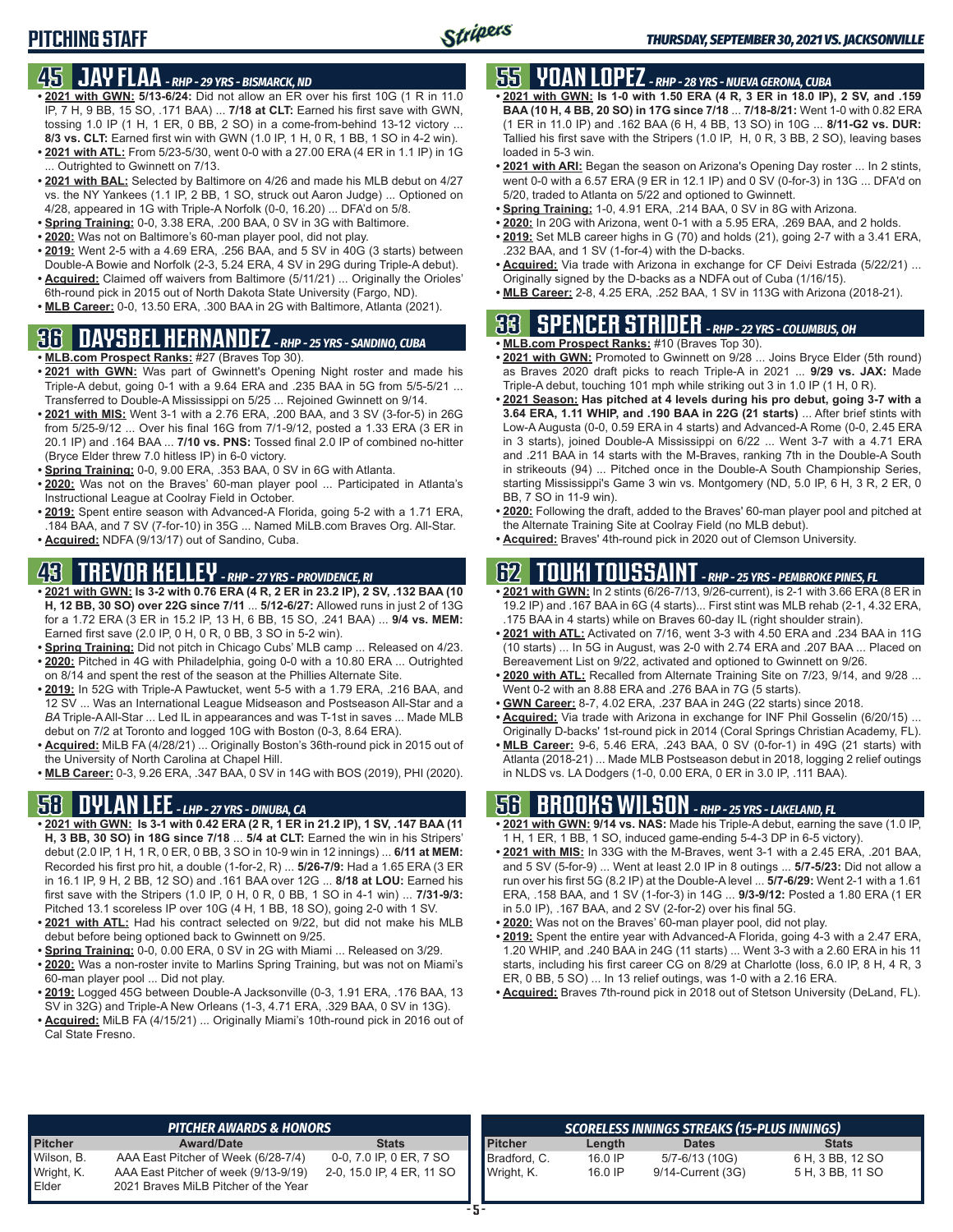**BATTERS**

# **17 JOHAN CAMARGO** *- INF - 27 YRS - PANAMA CITY, PANAMA*

*SEASON WITH GWN:*.321, 17 HR, 64 RBI, 0 SB, .938 OPS *HIT STREAK:* 8G (14-30) *9/29 vs. JAX:* 2-4, 2B *FINAL STRETCH:* .500 (2-4), 2B

- **• Leaderboard:** Entering 9/30, ranks among Triple-A East top 10 in batting (2nd, .321), OBP (4th, .396), OPS (4th, .938), hits (T-4th, 119), SLG (5th, .542), total bases (5th, 201), runs (6th, 67), RBI (T-8th, 64), XBH (T-8th, 44), triples (T-9th, 4). **• 2021 with GWN: Since 9/1, batting .400 (26-for-65, 6 2B, 1 3B, 4 HR, 9 R, 16 RBI, 1.181 OPS) in 18G** ... **5/8 at CLT:** Notched first career multi-HR game (2-for-4, 2 HR, 2 RBI) ... **6/5 vs. JAX:** Started 5-4-3 triple play, GWN's first since 5/28/19 at TOL ... **7/18 at CLT:** Hit a 2-out, 2-run HR (#8) in 9th for a 12-11 lead (GWN had trailed 11-3) ... **7/22-8/14:** Posted team-best 20G on-base streak (.347, 26-for-75, 4 2B, 2 3B, 2 HR, 14 R, 14 RBI, 6 BB, .924 OPS) ... **9/4 vs. MEM:** Matched season high with 4 RBI (2-for-3, HR #15) in 5-2 victory ... **9/4-9/9:** Posted 5-straight multihit games (.579, 11-for-19, 2 2B, 1 HR, 1 R, 5 RBI, 1.442 OPS) ... **9/19 vs. NAS:** Matched season high with 4 RBI (2-for-5, 2B, HR #17) in 7-0 win.
- **• Gwinnett Career:** Has hits in 117 of 155G (75.5%) since 2017, batting .330 (195 for-591, 40 2B, 5 3B, 26 HR, 100 R, 106 RBI, 1 SB, .942 OPS).
- **• 2021 with ATL:** In 7 stints with the Braves, batting .000 (0-for-16, 1 R) in 15G.
- **• 2020:** Made Braves' Opening Day roster and batted .200 (8 2B, 4 HR, 16 R, 9 RBI) in 35G ... Played in 4G during NLCS (.250, 2-for-8, 1 2B, 1 RBI).
- **• Acquired:** NDFA (7/2/10) out of Panama City, Panama.
- **• MLB Career:** .257, 68 2B, 4 3B, 34 HR, 144 RBI, 2 SB in 364G with Atlanta (2017- 21) ... Played in 2018 and 2020 Postseasons (.087, 1 2B, 1 RBI in 8G).

# **9 RYAN CASTEEL** *- 1B/C - 30 YRS - CHATTANOOGA, TN*

*SEASON WITH GWN:*.225, 8 HR, 27 RBI, 0 SB, .727 OPS *HIT STREAK:* -6G (0-17) *9/29 vs. JAX:*PH, 0-1 *FINAL STRETCH:* .000 (0-17)

- **• 2021 with GWN: 5/15-5/18:** Had 6 RBI in 3G span, including 5/15 vs. LOU (1-for-2, GW 3-run 2B, 3 RBI) and 5/16 vs. LOU (1-for-3, HR, 2 RBI) ... **6/3 vs. JAX:** Hit pinch-hit 2-run HR (#2) ... **6/24 at NOR:** Crushed game-winning grand slam (#3) in 6-2 victory (1-for-4, 4 RBI), his 2nd career slam (first since 7/20/13 with Adv-A Modesto) ... **8/8-G2 vs. CLT:** Homered for the first time since 6/24 (#4), decisive 2-run shot in 8-2 victory ... **9/9 at COL:** Blasted solo HR (#6) for lone run in 1-0 win ... **9/1-9/19:** Hit .333 (7-for-21, 3 HR, 3 R, 6 RBI, 1.153 OPS) in 7G.
- **• 2020:** Was not on the Braves' 60-man player pool ... Did not play.
- **• 2019:** Played 118G with Double-A Mississippi, batting .263 (21 2B, 2 3B, 21 HR, 73 RBI, .811 OPS) ... Ranked 2nd in the Southern League in homers and RBI, 3rd in slugging (.477) ... Was his 2nd career 20-homer season (hit 22 in 2013).
- **• Acquired:** MiLB FA (3/14/21) ... Originally Colorado's 17th-round pick in 2010 out of Cleveland State Community College (Cleveland, TN).

# **12 TRAVIS DEMERITTE** *- OF - 27 YRS - NEW YORK, NY*

*SEASON WITH GWN:*.285, 21 HR, 57 RBI, 7 SB, .954 OPS *HIT STREAK:* 1G (1-4) *9/29 vs. JAX:*1-4, HR, R, 2 RBI *FINAL STRETCH:* .125 (2-16), HR, 3 RBI

- **• Leaderboard:** Entering 9/30, ranks T-6th in Triple-A East in homers (21). **• 2021 with GWN: 5/4 at CLT:** Tallied 5 RBI (3-for-6, HR) to set GWN Opening Night record ... **6/2-7/21:** Posted 10G hitting streak (.372, 16-for-43, 2 2B, 3 HR, 10 R, 8 RBI, 1.041 OPS) ... **6/10-7/10:** Was on the Injured List ... **7/17-7/25:** Hit 3 grand slams in 7G span, raising his career total to 6 (4 with GWN) ... **7/27 at MEM:** Homered for 3rd straight game, GW solo blast (#12) in 1-0 win ... **8/21 at LOU:** Matched a season high with 4 hits (4-for-4, 3-run HR, 2 R, 4 RBI) ... **9/12 at COL:** Hit 20th HR of the year (1-for-5, 3 RBI), becoming 3rd player in GWN history with two 20-HR seasons (Ernesto Mejia in 2012-13, Stefan Gartrell in 2011-12).
- **• Gwinnett Career:** Has reached base in 150 of 174G (86.2%) since 2019, batting .285 (169-for-592, 41 2B, 2 3B, 41 HR, 118 R, 130 RBI, 11 SB, .949 OPS).
- **• 2020:** Hit .172 with 1 2B, 4 RBI in 18G with Detroit ... DFA'd on 2/5/21.
- **• 2019:** Made his Triple-A debut with Gwinnett and was an IL All-Star (.286, 20 HR, 73 RBI, .944 OPS in 96G) ... Traded to Detroit on 7/31, made his MLB debut (.225, 3 HR, 10 RBI in 48G).
- **• Acquired:** Off Waivers from Detroit (2/12/21) ... Originally Texas' 1st-round pick (30th overall) in 2013 out of Winder-Barrow High School (Winder, GA).
- **• MLB Career:** .217, 8 2B, 2 3B, 3 HR, 14 RBI, 3 SB with Detroit (2019-20).

# **18 PHILLIP ERVIN** *- OF - 29 YRS - MOBILE, AL*

*SEASON WITH GWN:*.193, 8 HR, 27 RBI, 11 SB, .635 OPS *HIT STREAK:* -1G (0-1)

- *9/29 vs. JAX:*PH, 0-1 *FINAL STRETCH:* .100 (1-10), HR, RBI
- **• 2021 with GWN: 6/2 vs. JAX:** Hit decisive 3-run HR (#1) and tallied season-high 4 RBI (1-for-4, R) ... **6/13 at MEM:** Belted game-tying 2-run HR (#2) with 2 outs in the 9th of an eventual 7-6 loss (1-for-3, 1 R, 2 RBI) ... **7/7 vs. NAS:** Clubbed game-tying 2-run pinch-hit HR (#5, 1-for-1, 2 RBI) ... **8/1 at MEM:** Lined GWRBI single with 2 outs in 9th inning in 4-2 win (1-for-2, RBI) ... **9/3 vs. MEM:** Launched 2nd pinch-hit homer of the year (solo, 1-for-1, 1 RBI).
- **• 2020:** Between Cincinnati and Seattle, hit .149 with 3 2B, 4 RBI, 1 SB in 37G ... DFA'd by the Reds (8/28), Mariners (12/16), and Chicago Cubs (2/20/21).
- **• Acquired:** Off waivers from the Chicago Cubs (2/22/21) ... Originally Cincinnati's 1st-round pick (27th overall) in 2013 out of Samford University (Homewood, AL).
- **• MLB Career:** .247, 26 2B, 8 3B, 17 HR, 68 RBI, 15 SB in 237G with CIN, SEA (2017-20) ... Tallied 7 of his 8 career triples in 2019 (ranked 7th in NL).

# **7 MAIKEL FRANCO** *- INF - 29 YRS - AZUA, D.R.*

*SEASON WITH GWN:*.200, 0 HR, 0 RBI, 0 SB, .504 OPS *HIT STREAK:* 1G (2-4) *9/29 vs. JAX:*2-4 *FINAL STRETCH:* .375 (3-8)

- **• 2021 with GWN:** Joined on 9/8, made ATL org. debut on 9/16 vs. NAS (0-for-4). **• 2021 with BAL:** Signed a MLB deal on 3/16 ... Hit .210 (22 2B, 11 HR, 31 R, 47 RBI, .608 OPS) in 104G ... Hit season-best .269 (6 2B, 4 HR, 12 R, 17 RBI, .768 OPS) in 26G in June ... Released on 8/25.
- **• 2020 with KC:** Signed a MLB deal with Kansas City on 12/27/19 ... In lone season with the Royals, hit .278 (16 2B, 8 HR, 23 R, 38 RBI, 1 SB, .778 OPS) in 60G.
- **• Acquired:** MiLB FA (8/31/21) ... Originally a NDFA with Philadelphia (1/13/10).
- **• Triple-A History:** With Lehigh Valley (2014-15, 2019), hit .272 (47 2B, 6 3B, 22 HR, 84 R, 108 RBI, 5 SB, .765 OPS) in 178G.
- **• MLB Career:** .246, 148 2B, 4 3B, 121 HR, 428 RBI, 4 SB in 820G with PHI (2014- 19), KC (2020), BAL (2021) ... In 6 years with Phillies, hit .249 with 102 HR, 343 RBI (had 20-plus HR in 3-straight years from 2016-18).

# **8 RYAN GOINS** *- INF - 33 YRS - TEMPLE, TX*

| <b>SEASON WITH GWN:</b> .234, 6 HR, 34 RBI, 3 SB, .644 OPS \ | <b>HIT STREAK:</b> $-1G(0-3)$    |
|--------------------------------------------------------------|----------------------------------|
| <b>9/29 vs. JAX:   0-3</b>                                   | FINAL STRETCH: $.300(6-20)$ , SB |
| $\mathcal{A}$                                                |                                  |

- **• 2021 with GWN: 5/4 at CLT:** Hit Gwinnett's first HR of the season (solo, 2-for-5, RBI) ... **5/12 vs. LOU:** Set season highs for hits (3-for-4) and RBI (3) ... **6/18-6/29:** Posted season-best 8G hitting streak (.400, 10-for-25, 1 2B, 3 R, 6 RBI) ... **7/4 at DUR:** Homered for the first time since Opening Night (2-run, #2, 1-for-4, 2 RBI) ... **8/13 vs. DUR:** Clubbed 2-run HR (#4) in 8th inning for decisive runs in 6-4 victory (2-for-4, 2 R, 2 RBI) ... **8/6-8/17:** In his first 8G since returning from the Olympics, hit .304 (7-for-23, 3 HR, 5 R, 6 RBI, .987 OPS).
- **• Tokyo Olympics:** Was on GWN's Temporary Inactive List while playing for Mexico in this year's Olympics ... Hit .250 (1-for-4, R, RBI) in 2G (MEX went 0-3).
- **• Triple-A Career:** Has played for BUF (2013-16), LHV (2018), CLT (2019), and GWN (2021) ... Was teammates with MGR Matt Tuiasosopo in 2014 with BUF.
- **• 2020:** Played in 14G with the Chicago White Sox, batting .000 (0-for-9, 4 R) ... Spent most of the year at the Alternate Training Site in Schaumburg, IL.
- **• Acquired:** MiLB FA (2/25/21) ... Originally Toronto's 4th-round pick in 2009 out of Dallas Baptist University (Dallas, TX).
- **• MLB Career:** .228, 71 2B, 12 3B, 22 HR, 158 RBI in 555G with TOR, KC, CWS (2013-20) ... Played for TOR in 2015-16 Postseasons (.146, 1 HR, 5 RBI in 14G).

# **5 TERRANCE GORE** *- OF - 30 YRS - MACON, GA*

*SEASON WITH GWN:*.231, 0 HR, 1 RBI, 18 SB, .690 OPS *HIT STREAK:* 1G (2-3) *9/29 vs. JAX:*DNP *FINAL STRETCH:* .222 (2-9), SB

- **• 2021 with GWN:** Is 18-for-22 (81.8%) in stolen base attempts, including a pair of 2-steal games (5/18 at NAS, 6/18 vs. NAS) ... **6/9-G2 at MEM:** Stole 3rd and scored winning run in 8th inning of 3-1 victory ... **7/10 vs. NAS:** Notched seasonhigh 3 hits (3-for-3, 2B, R).
- **• 2020:** Logged 2G in his lone season with the Los Angeles Dodgers (0 PA).
- **• Acquired:** MiLB FA (2/18/21) ... Originally Kansas City's 20th-round pick in 2011 out of Gulf Coast Community College (Panama City, FL).
- **• MLB Career:** .224, 2 2B, 1 3B, 0 HR, 1 RBI, 40 SB in 102G with KC, CHC, LAD (2014-20) ... Played in the Postseason with KC (2014-15) and CHC (2018), going 0-for-2 with 3 R, 5 SB ... Won World Series with the Royals in 2015.

# **4 SEAN KAZMAR JR.** *- INF - 37 YRS - VALDOSTA, GA*

| <b>SEASON WITH GWN:</b> .218, 9 HR, 26 RBI, 3 SB, .630 OPS                 |  | <b>HIT STREAK:</b> $1G(1-3)$      |  |
|----------------------------------------------------------------------------|--|-----------------------------------|--|
| $9/29$ vs. JAX: DNP                                                        |  | <b>FINAL STRETCH:</b> $.333(1-3)$ |  |
| • Curinnott Caroor: Botting 263 (675 for 2562 136 2B 12 3B 16 HD 308 B 206 |  |                                   |  |

- **• Gwinnett Career:** Batting .263 (675-for-2562, 136 2B, 12 3B, 46 HR, 308 R, 296 RBI, 26 SB) in 749G over 8 seasons ... Leads in career G, AB, H, TB (973), 2B, R, RBI ... Ranks 2nd in career 3B (12) ... Ranks 3rd in career HR (46).
- **• Braves Records:** Owns Atlanta Braves Triple-A records for career hits (passed Larry Whisenton's 657 on 7/31 at MEM) and at-bats (passed Chico Ruiz's 2,510 on 8/22 at LOU) ... Is 2nd in doubles (136), 3rd in games (749), 4th in RBI (296).
- **• 2021 with GWN: 5/25 vs. MEM:** Lined a walk-off single in the 9th for a 2-1 win, his first career walk-off RBI with GWN ... **7/8-G1 vs. NAS:** Passed Joey Terdoslavich for 3rd on GWN career HR list (#42, 1-for-3, 2 RBI) ... **7/22 vs. NOR:** Passed Damon Hollins for 2nd on ATL Triple-A hits list (#649, 2-for-3, HR, 2 RBI) ... **7/28 at MEM:** Notched his 999th and 1,000th career Triple-A hits (2-for-5, R) ... **9/1 vs. MEM:** Hit game-winning 2-run HR (#9) in 7th for 3-2 victory (2-for-3, 2 RBI).
- **• 2021 with ATL:** Contract selected on 4/17, has spent 2 stints with Atlanta (4/17- 4/23, 5/4-5/7), going 0-for-2 ... Pinch hit on 4/17 at the Chicago Cubs, marking his first MLB appearance in 4,589 days since 9/23/08 with San Diego ... The last player with a bigger gap between MLB appearances was Ralph Winegarner (13 years, 14 days between 6/23/36 with CLE and 7/7/49 with STL).
- **• Acquired:** MiLB FA (12/7/20) ... Originally San Diego's 5th-round pick in 2004 out of the College of Southern Nevada.
- **• MLB Career:** .195, 1 2B, 0 3B, 0 HR, 2 RBI in 22G with SD (2008), ATL (2021).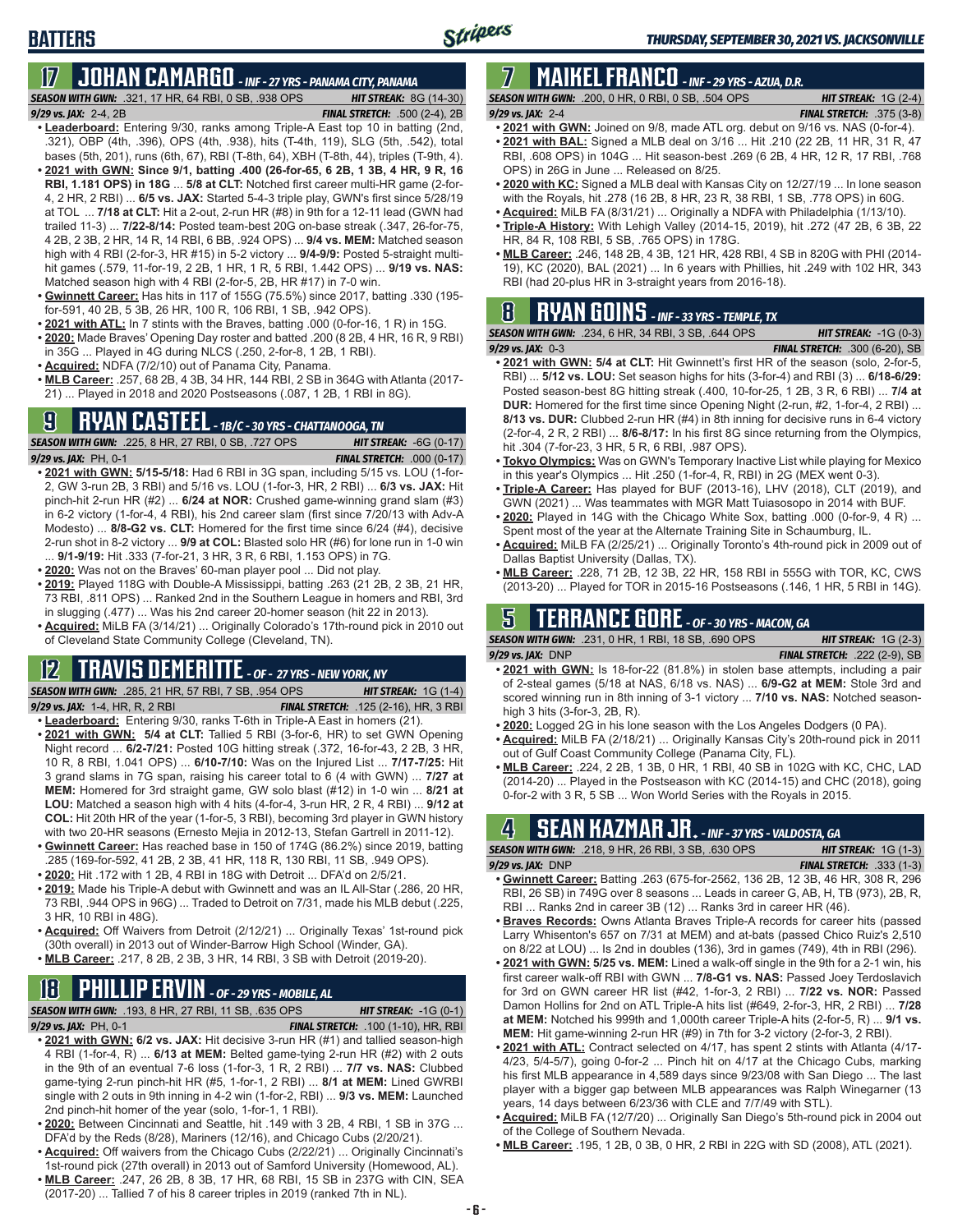# **40 SHEA LANGELIERS** *- C - 23 YRS - PORTLAND, OR*

*SEASON WITH GWN:*.000, 0 HR, 0 RBI, 0 SB, .250 OPS *HIT STREAK:* -1G (0-3) *9/29 vs. JAX:*0-3, BB *FINAL STRETCH:* .000 (0-3)

**• MLB.com Prospect Ranks:** #2 (Braves Top 30), #70 (Top 100).

- **• 2021 with GWN:** Promoted from Double-A Mississippi on 9/28 ... **9/29 vs. JAX:** Made Triple-A debut (0-for-3, BB).
- **• Player of the Year:** On 9/28, selected by Atlanta as winner of the 2021 Hank Aaron Award for Braves Minor League Player of the Year.
- **• 2021 with MIS:** Batted .258 (85-for-329, 13 2B, 22 HR, 56 R, 52 RBI, 1 SB, .836 OPS) in 92G ... Ranked among Double-A South top 10 in homers (3rd), SLG (3rd, .498), OPS (4th, .836), runs (7th), total bases (8th, 164), XBH (T-9th, 35), and batting (10th) ... Ranked T-2nd in MiLB in runners caught stealing with 30 (30 of-72, 41.6%) ... Named Double-A South Player of the Week for 5/24-5/30 (.421, 8-for-19, 2 2B, 1 HR, 5 R, 5 RBI, 1.160 OPS) ... Helped M-Braves win Double-A South championship (.222, 4-for-18, 1 2B, 1 R, 2 RBI in 5G).
- **• 2020:** Spent entire year at Braves Alternate Training Site in Gwinnett.
- **• 2019:** Made his professional debut with Class-A Rome, batting .255 (55-for-216, 13 2B, 2 HR, 27 R, 34 RBI, .652 OPS) in 54 games.
- **• Acquired:** Braves' 1st-round pick (9th overall) in 2019 out of Baylor University.

# **20 JONATHAN MORALES** *- C - 26 YRS - ARROYO, PUERTO RICO*

*SEASON WITH GWN:*.145, 2 HR, 12 RBI, 0 SB, .377 OPS *HIT STREAK:* -2G (0-7)

*9/29 vs. JAX:*DNP *FINAL STRETCH:* .000 (0-7) **• 2021 with GWN: 5/7 at CLT:** Tied his single-game career high with 5 RBI, going 2-for-6 with a 3-run HR (#1) in the 9th ... **8/6 vs. CLT:** Hit a 2-out walk-off single in

11th inning for 4-3 win (2nd career walk-off with GWN, last on 7/21/18 vs. PAW) ... **8/20 at LOU:** Went 4-for-4 (2B, HR, 2 R, 3 RBI), his most hits in a game since 8/13/16 with Class-A Rome at Hickory (career-best 5-for-5).

**• GWN Career:** In 99G since 2018, batting .216 (10 2B, 4 HR, 33 RBI, .539 OPS).

- **• 2020:** Spent entire year at Braves Alternate Training Site in Gwinnett (no MLB debut) ... Played for Caguas of the Puerto Rican Winter League (.394, 3 HR, 9 RBI in 13G), earning PWL Postseason All-Star honors.
- **• 2019:** Hit .240 (13 2B, 2 HR, 27 R, 25 RBI) in 80G between Double-A Mississippi and Gwinnett ... Logged 1 game during the IL Playoffs (0-for-1, BB).
- **• Acquired:** Braves' 25th-round pick in 2015 out of Miami-Dade CC.

### **15 CRISTIAN PACHE** *- OF - 22 YRS - SANTO DOMINGO CENTRO, D.R.*

*SEASON WITH GWN:*.267, 10 HR, 41 RBI, 9 SB, .748 OPS *HIT STREAK:* 1G (2-4) *9/29 vs. JAX:* 2-4, 3 RBI *FINAL STRETCH:* .143 (2-14), 3 RBI

- **• MLB.com Prospect Ranks:** #1 (Braves Top 30), #39 (Top 100).
- **• 2021 with GWN: 5/29-6/1:** Assigned to rehab (right hamstring inflammation), played 1G before being activated/optioned on 6/2 ... **6/5 vs. JAX:** Went 3-for-6 with 2 doubles, including game-tying 2-run double in 9th ... **6/10 at MEM:** Tallied first career multi-HR game (3-for-5, 2 HR, 3 R, 4 RBI) ... **6/30 at DUR:** Notched last-at-bat GWRBI single in 9th for 2-1 win (2-for-3, 2B, RBI) ... **7/21 vs. NOR:** Homered in both games of a DH (#3-4, 2-for-6, 2 R, 2 RBI) ... **8/11 vs. DUR:** Went 4-for-6 with 5 RBI in a DH sweep, tallying 2 HR (#8-9) and delivering 2-out walk-off single in G1 (won 4-3) ... **9/7 at COL:** Fell triple shy of the cycle (3-for-4, 2B, HR #10, 3 R, RBI, SB) ... **8/1-9/22:** Ranked 6th in Triple-A East in batting, hitting .321 (43-for-134, 8 2B, 4 HR, 20 R, 16 RBI, 5 SB, .847 OPS) in 36G.
- **• 2021 with ATL:** On Atlanta's Opening Day roster for the first time ... Hit .111 (3 2B, 1 HR, 6 R, 4 RBI) in 22G ... Placed on IL twice, on 4/14 and 5/14.
- **• 2020:** Spent most of the year at the Alternate Training Site ... Made his MLB debut on 8/21 vs. Philadelphia (1-for-4) ... Played just 2G during regular season (.250) ... Also made MLB Postseason debut (.182, 1 2B, 1 HR, 4 R, 4 RBI in 12G).
- **• 2019:** Between Mississippi (104G) and Gwinnett (26G), hit .277 (36 2B, 9 3B, 12 HR, 63 R, 61 RBI, 8 SB, .802 OPS) in 130G ... Named a Southern League Postseason All-Star and MLB All-Star Futures Game participant.
- **• Acquired:** NDFA (7/4/15) out of Santo Domingo Centro, D.R.
- **• MLB Career:** .119, 3 2B, 0 3B, 1 HR, 4 RBI, 0 SB in 24G with Atlanta (2020-21).

# **2 YOLMER SANCHEZ** *- INF - 29 YRS - MARACAY, VENEZUELA*

*SEASON WITH GWN:*.213, 9 HR, 33 RBI, 6 SB, .648 OPS *HIT STREAK:* 1G (3-4) *9/29 vs. JAX:*3-4, 2 R, SB *FINAL STRETCH:* .263 (5-19), RBI, SB

- **• 2021 with GWN: 5/7 at CLT:** Went 3-for-5 (3 R, 3 RBI) with GWN's first triple of the year ... **6/9-G2 at MEM:** Stole home as part of a double-steal with Drew Waters, scored tying run in 3-1 win (1-for-2, R, SB) ... **7/30 at MEM:** Recorded 2nd career multi-HR game (1st since 5/2/15, CLT vs. SWB), hitting 2 solo shots (#4-5) including GW blast in 8th for 8-7 win (2-for-3, 3 R, 2 RBI) ... **8/26 at NAS:** Fell a homer shy of the cycle (3-for-4, 2B, 3B, RBI) in 2-1 win ... **7/22-9/5:** Hit .290 (29 for-100, 2 2B, 1 3B, 8 HR, 17 R, 18 RBI, .933 OPS) in 33G.
- **• 2020:** Played 11G with the Chicago White Sox, batting .313 (3 2B, 1 HR, 1 RBI, 1.164 OPS) ... Made his MLB Postseason debut in the ALWCS (1G, no at-bat).
- **• Acquired:** MiLB FA (3/31/21) ... Originally a NDFA with Chi. White Sox (5/29/09). **• MLB Career:** .245, 113 2B, 24 3B, 32 HR, 215 RBI, 30 SB in 657G with the Chi.
- White Sox (2014-20) ... Won an AL Gold Glove in 2019 (.987 FPCT at 2B).

# **14 CHADWICK TROMP** *- C - 26 YRS - ORANJESTAD, ARUBA*

Stripers

*SEASON WITH GWN:*.100, 0 HR, 0 RBI, 0 SB, .200 OPS *HIT STREAK:* -2G (0-7) *9/29 vs. JAX:*DNP *FINAL STRETCH:* .100 (1-10)

- **• 2021 with GWN:** Assigned on 9/21 ... Making his Braves organization debut.
- **• 2021 with SF:** In 4 stints with Giants (4/18, 6/1-6/11, 7/5-7/18, 8/26), hit .222 (4 for-18, 1 HR, 2 RBI) in 9G ... Also played 55G with Triple-A affiliate in Sacramento, batting .224 (43-for-192, 12 2B, 6 HR, 23 R, 24 RBI) ... DFA'd on 9/18.
- **• 2020:** Signed a MiLB deal with San Francisco on 1/6 ... Assigned to the Alternate Training Site on 7/19 ... Had his contract selected on 7/28 and made his MLB debut, batting .213 (13-for-61, 1 2B, 4 HR, 11 R, 10 RBI) in 24G ... Had his first career MLB hit on 7/31 vs. Texas (single off Mike Minor, finished 2-for-4 with 2B and RBI) ... Hit his first homer on 8/2 vs. Texas (2-run, off Jesse Chavez) ... Was on the IL from 9/22-8/28 (right shoulder strain) ... Re-signed on 12/9.
- **• Acquired:** Off Waivers from San Francisco (9/21/21) ... Originally signed by Cincinnati as a NDFA out of Aruba (5/24/13).
- **• MLB Career:** .215, 1 2B, 0 3B, 5 HR, 12 RBI, 0 SB in 33G with San Francisco (2020-21).

# **1 RILEY UNROE** *- INF - 26 YRS - NEW ORLEANS, LA*

| <b>SEASON WITH GWN: .067, 0 HR, 0 RBI, 1 SB, .267 OPS</b> | <b>HIT STREAK: <math>-5G(0-13)</math></b> |
|-----------------------------------------------------------|-------------------------------------------|
| 9/29 vs. JAX: 0-1, BB, R                                  | <b>FINAL STRETCH: .000 (0-13)</b>         |

- **• 2021 with GWN:** Was on the Stripers' Opening Night roster, played in 6G through 5/16 (.071, 1-for-14, 2 R, 1 SB) ... Transferred to Mississippi on 5/18 ... Rejoined Gwinnett on 9/9.
- **• 2021 with MIS:** In 27G, hit .261 (23-for-88, 3 2B, 2 3B, 2 HR, 6 RBI, 1 SB, .732 OPS) ... Was on the IL from 6/16-7/14, 7/24-8/10, 8/19-9/7.
- **• 2020:** Was not on Braves' 60-man player pool ... Played for Brisbane in Australian Baseball League (.176, 0 HR, 3 R, 0 RBI in 6G).
- **• 2019:** Played for Advanced-A Florida, Double-A Mississippi, and Gwinnett, batting .281 (22 2B, 3 3B, 9 HR, 59 R, 60 RBI, 14 SB) in 128G ... Named Florida State League Midseason All-Star, Southern League Player of the Week (9/2/19), and MiLB.com Braves Organization All-Star.
- **• Acquired:** 2018 Rule 5 (LA Angels) ... Originally Tampa Bay's 2nd-round pick in 2013 out of Desert Ridge High School (Mesa, AZ).

# **11 Drew WATERS** *- OF - 22 YRS - ATLANTA, GA*

*SEASON WITH GWN:*.242, 11 HR, 37 RBI, 28 SB, .720 OPS *HIT STREAK:* -1G (0-4)

*9/29 vs. JAX:*0-4, 2 R, HBP *FINAL STRETCH:* .261 (6-23), 2 HR, 3 RBI, SB

- **• Leaderboard:** Entering 9/30, ranks among Triple-A East top 10 in runs (4th, 70) and stolen bases (5th, 28).
- **• MLB.com Prospect Ranks:** #3 (Braves Top 30), #80 (Top 100 Prospects).
- **• 2021 with GWN: Batting .302 (19-for-63, 4 2B, 3 HR, 11 R, 6 RBI, 4 SB, .851 OPS) in 15G since 9/8** ... **5/15-6/10:** Hit .316 (25-for-79, 4 2B, 3 HR, 16 R, 9 RBI, 6 SB, .906 OPS) in 21G ... **5/18 at NAS:** Recorded first career multi-HR game (3 for-5, 2 HR, 3 RBI) and became the first GWN player to homer from both sides of the plate since Mel Rojas Jr. (7/7/16 at CLT) ... **5/19 at NAS:** Fell a triple shy of the cycle in first 4-hit game at Triple-A (4-for-5, 2B, HR, 2 R, 2 RBI, 2 SB) ... **6/9-G2 at MEM:** Lined RBI single in 8th (2-for-3, R, RBI) for last-at-bat 3-1 win ... **7/2-7/18:** Posted 13G on-base streak (.357, 20-for-56, 8 2B, 1 3B, 2 HR, 14 R, 10 RBI, 4 SB)

... **7/1-7/31:** Led Triple-A East in XBH with 17, batting .301 (31-for-103, 11 2B, 1 3B, 5 HR, 23 R, 17 RBI, 5 SB, .924 OPS) in 24G ... **9/10 at COL:** Homered for first time since 7/24 (solo, #9) and tallied game-ending outfield assist (#11) in 6-3 win.

- **• Futures Game:** Played for the NL Team in the 2021 SiriusXM All-Star Futures Game on 7/11 at Coors Field (1-for-1, BB) ... Was the 7th active Gwinnett player selected to the game (1st since RHP Touki Toussaint in 2018).
- **• 2020:** Spent entire year at Braves Alternate Site in Gwinnett (no MLB debut).
- **• 2019:** Hit .309 (40 2B, 9 3B, 7 HR, 80 R, 52 RBI, 16 SB) in 134G with Double-A Mississippi and Gwinnett ... Won Southern League Batting Title (.319, best in MIS history) and Most Valuable Player (1st in MIS history) ... Ranked among MiLB top 5 in doubles (T-3rd, 40) and hits (5th, 163).
- **• Acquired:** Braves' 2nd-round pick in 2017 out of Etowah High School (Woodstock, GA) ... Named Gatorade Georgia Baseball Player of the Year in 2017.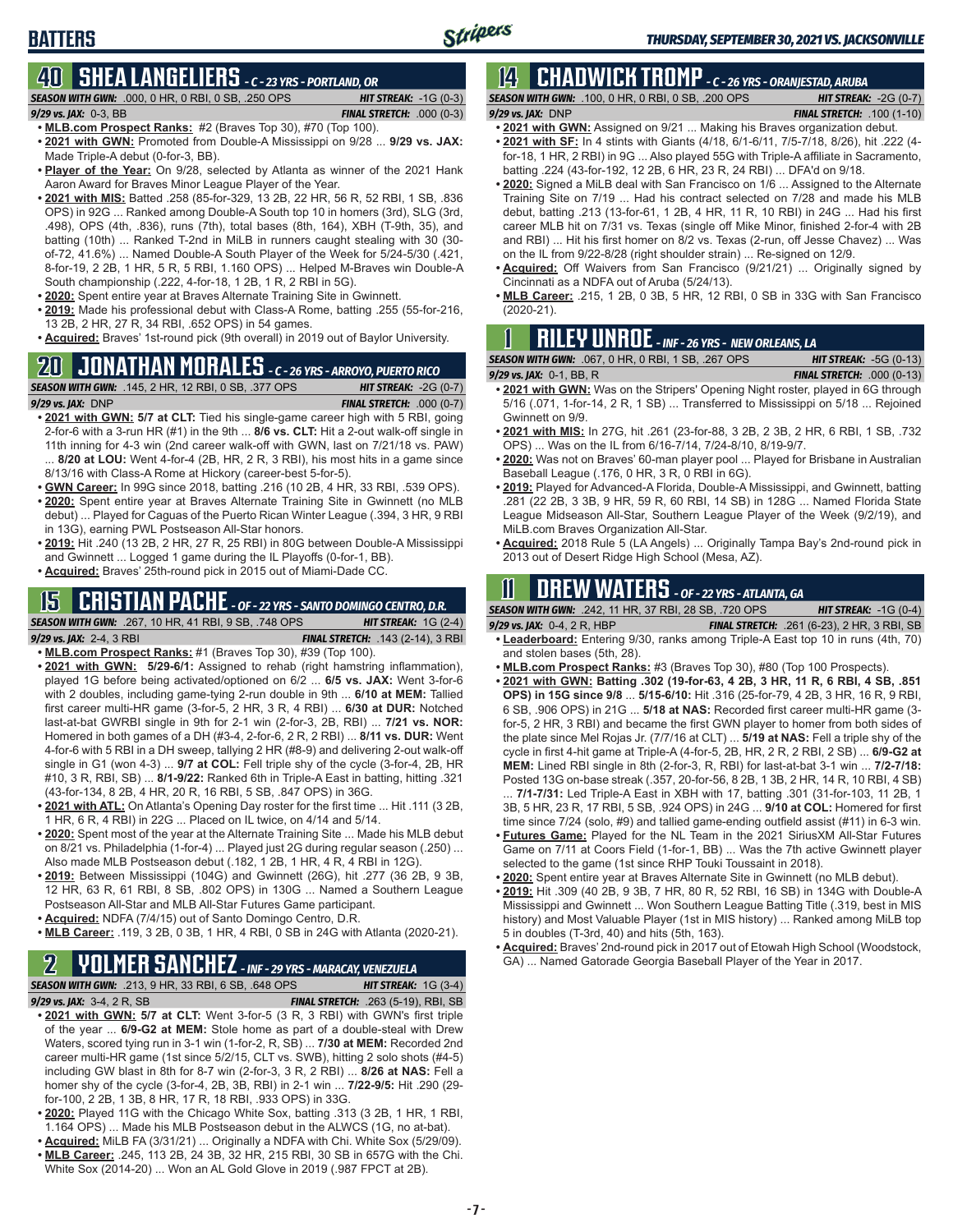| <b>OFFENSE</b> |                                                                                                                                                                                         |                                                          | Stripers |  |  |  |  |  | <b>THURSDAY, SEPTEMBER 30, 2021 VS. JACKSONVILLE</b> |
|----------------|-----------------------------------------------------------------------------------------------------------------------------------------------------------------------------------------|----------------------------------------------------------|----------|--|--|--|--|--|------------------------------------------------------|
|                |                                                                                                                                                                                         |                                                          |          |  |  |  |  |  |                                                      |
| TOTAL:         | 245, 161 HR, 742 OPS RISP:                                                                                                                                                              | 261, 47 HR, 794 OPS RUNS/INNING: 1 2 3 4 5 6 7 8 9 X TOT |          |  |  |  |  |  |                                                      |
|                | Vs. LHP: 245, 64 HR, 771 OPS RISP/20: 250, 22 HR, 778 OPS Stripers: 77 54 64 60 82 64 81 61 43 14 600                                                                                   |                                                          |          |  |  |  |  |  |                                                      |
|                | <b>Vs. RHP:</b> $\begin{array}{ l l l l l } \hline 245,97 \text{ HR}, .728 \text{ OPS} & \text{LOADED:} & .314,8 \text{ HR}, .962 \text{ OPS} & \text{Opponents:} \ \hline \end{array}$ |                                                          |          |  |  |  |  |  | 72 60 72 62 47 58 46 32 26 15 490                    |

|                |                |                |                |                          |                          |                          |                          | <b>HOME RUNS</b>       |                                               |                | <b>MULTI-GAMES</b>       |                          |
|----------------|----------------|----------------|----------------|--------------------------|--------------------------|--------------------------|--------------------------|------------------------|-----------------------------------------------|----------------|--------------------------|--------------------------|
| Player         | 1 <sub>R</sub> | 2R             | 3R             | <b>GS</b>                | Tot.                     |                          |                          | Off LH Off RH Team W-L | <b>Last HR with Gwinnett (Regular Season)</b> | <b>Hit</b>     | <b>RBI</b>               | <b>HR</b>                |
| Almonte        | $\overline{2}$ |                |                |                          | 3                        |                          | 2                        | $3-0$                  | 5/30/21 vs. MEM, 1R (RH Connor Jones)         | 8              | 5                        |                          |
| Arcia          | 12             | 5              | $\sim$         | $\blacksquare$           | 17                       |                          | 10                       | $10 - 4$               | 8/17/21 at LOU, 1R (RH Hunter Greene)         | 21             | 10                       | $\overline{2}$           |
| Brugman        |                |                | ÷              | ä,                       |                          |                          |                          | $0 - 0$                |                                               | ä,             | $\overline{\phantom{a}}$ |                          |
| Camargo        | 6              | $\overline{ }$ | $\overline{4}$ |                          | 17                       | 9                        | 8                        | $11 - 5$               | 9/19/21 vs. NAS, 3R (LH Kyle Lobstein)        | 33             | 17                       | $\overline{A}$           |
| Casteel        | $\overline{2}$ | 5              |                |                          | 8                        | 5                        | 3                        | $6 - 2$                | 9/19/21 vs. NAS, 1R (RH Connor Sadzeck)       | 8              | 9                        | $\sim$                   |
| Contreras      | 5              | 3              |                |                          | 9                        | $\overline{2}$           | $\overline{7}$           | $8 - 1$                | 9/7/21 at COL, 1R (LH Kirk McCarty)           | 11             | $\overline{7}$           |                          |
| d'Arnaud       |                |                |                |                          |                          |                          |                          | $0 - 0$                |                                               | $\overline{1}$ | ٠                        |                          |
| Demeritte      | 10             | 5              | 3              | 3                        | 21                       | 10                       | 11                       | $18-3$                 | 9/29/21 vs. JAX, 2R (RH Nick Neidert)         | 17             | 14                       | ۰                        |
| Ervin          | 5              | $\overline{2}$ |                | $\overline{\phantom{a}}$ | 8                        | 5                        | 3                        | $5 - 3$                | 9/26/21 at DUR, 1R (RH David Hess)            | $\overline{7}$ | $\overline{7}$           |                          |
| Franco         |                |                |                |                          |                          |                          |                          | $0 - 0$                |                                               | $\overline{1}$ | ÷.                       |                          |
| Goins          | 4              | $\overline{2}$ | ٠              | $\overline{\phantom{a}}$ | 6                        |                          | 5                        | $5 - 1$                | 9/14/21 vs. NAS, 1R (RH Josh Lindblom)        | 16             | 8                        | ٠                        |
| Gore           |                |                | ٠              | ٠                        | $\overline{\phantom{a}}$ | $\overline{\phantom{a}}$ | $\overline{\phantom{a}}$ | $0 - 0$                |                                               | $\overline{4}$ | ۰                        |                          |
| Heredia        |                |                |                |                          |                          |                          |                          | $0 - 0$                | ---                                           |                | ٠                        |                          |
| Inciarte       |                |                |                |                          |                          |                          |                          | $0 - 0$                | ---                                           | ۰              | ٠                        |                          |
| Jackson        | 4              | 4              |                | 2                        | 11                       | 8                        | 3                        | $5 - 2$                | 7/28/21 at MEM, 1R (LH Matthew Liberatore)    | 11             | 10                       | 3                        |
| Kazmar Jr.     | 5              | 3              |                |                          | 9                        | 3                        | 6                        | $6 - 3$                | 9/1/21 vs. MEM, 2R (LH Matthew Liberatore)    | 9              | $\overline{7}$           |                          |
| Kipnis         | 4              | 5              |                | ÷                        | 10                       | $\overline{A}$           | 9                        | $8 - 2$                | 9/14/21 vs. NAS, 2R (RH Josh Lindblom)        | 17             | 10                       | $\overline{\phantom{a}}$ |
| Langeliers     |                |                |                | ٠                        |                          | $\overline{\phantom{a}}$ |                          | $0 - 0$                |                                               | ٠              | ٠                        | ٠                        |
| Lucrov         |                |                |                |                          | $\overline{2}$           |                          | $\overline{2}$           | $1 - 1$                | 6/10/21 at MEM, 3R (RH Grant Black)           | 4              | 3                        |                          |
| Martinez       |                |                |                |                          |                          |                          |                          | $0 - 0$                |                                               | $\overline{2}$ | $\overline{1}$           |                          |
| <b>Morales</b> |                |                |                | $\overline{a}$           | 2                        | $\overline{A}$           | $\overline{1}$           | $2 - 0$                | 8/20/21 at LOU, 1R (LH Phillip Diehl)         | $\overline{2}$ | $\overline{2}$           |                          |
| Pache          | 8              |                |                |                          | 10                       | 4                        | 6                        | $7-2$                  | 9/7/21 at COL. 1R (LH Kirk McCarty)           | 22             | 9                        | $\overline{ }$           |
| Rosario        | $\overline{2}$ |                |                |                          | 4                        |                          | 4                        | $4 - 0$                | 8/26/21 at NAS, 1R (RH Josh Lindblom)         | 2              | 5                        |                          |
| Sanchez        | 6              | $\overline{2}$ |                |                          | 9                        | 4                        | 5                        | $5-3$                  | 9/5/21 vs. MEM, 1R (RH T.J. Zeuch)            | 13             | 6                        | 1                        |
| Snider         | $\overline{2}$ |                |                | ٠                        | $\overline{4}$           |                          | 4                        | $4 - 0$                | 8/21/21 at LOU, 3R (RH Tim Adleman)           | 3              | $\overline{4}$           |                          |
| Tromp          |                |                | ٠              | $\blacksquare$           | ٠                        |                          |                          | $0 - 0$                |                                               | ۰              | ٠                        |                          |
| Unroe          |                |                |                |                          |                          |                          |                          | $0 - 0$                | 7/19/19 vs. ROC, 1R (RH Drew Hutchison)       |                |                          |                          |
| Waters         | 6              | 3              | 2              | $\sim$                   | 11                       | 4                        | $\overline{7}$           | $5-5$                  | 9/26/21 at DUR, 2R (RH David Hess)            | 23             | 9                        | $\overline{1}$           |
| Total:         | 85             | 48             | 20             | 8                        | 161                      |                          |                          |                        |                                               |                |                          |                          |

| <b>HOME RUN VARIANTS</b> |  |  |
|--------------------------|--|--|
|                          |  |  |

#### **Back-to-Back Homers (4x):**

Almonte (GS) / Snider, 5/7 at CLT (1st Inning) Jackson (2R) / Contreras, 7/14 at CLT (1st Inning) Pache (1R) / Arcia, 8/11-G2 vs. DUR (1st Inning) Camargo (2R) / Kipnis, 8/20 at LOU (3rd Inning)

#### **Back-to-Back-to-Back Homers (1x):**

Arcia (2R) / Camargo / Demeritte, 5/8 at CLT (6th Inning)

#### **Pinch-Hit Homers (5x):**

Demeritte (1R), 5/12 vs. LOU (7th Inning) Casteel (2R), 6/3 vs. JAX (7th Inning) Ervin (2R), 7/7 vs. NAS (6th Inning) Snider (3R), 8/21 at LOU (8th Inning) Ervin (1R), 9/3 vs. MEM (7th Inning)

#### **Leadoff (Game) Homers (4x):**

Waters (2x), 5/19 at NAS, 7/22 vs. NOR Arcia (1x), 7/3 at DUR Pache (1x), 8/8-G2 vs. CLT

#### **Walk-Off Homers (1x):**

Arcia (Solo), 5/16 vs. LOU (9th Inning)

|            | <b>STRIPERS BATTING BY MONTH</b>                                                                              |    |    |   |    |     |    |      |      |      |
|------------|---------------------------------------------------------------------------------------------------------------|----|----|---|----|-----|----|------|------|------|
|            | <b>AVG</b><br><b>SB</b><br><b>OBP</b><br><b>HR</b><br><b>SLG</b><br><b>OPS</b><br>2B<br><b>RBI</b><br>3B<br>G |    |    |   |    |     |    |      |      |      |
| May:       | .254                                                                                                          | 24 | 43 | 2 | 36 | 138 | 24 | .366 | .445 | .811 |
| June:      | .227                                                                                                          | 25 | 36 | 3 | 21 | 88  | 23 | .308 | .357 | .665 |
| July:      | .271                                                                                                          | 28 | 52 | 2 | 47 | 161 | 23 | .352 | .479 | .831 |
| August:    | .237                                                                                                          | 25 | 30 | 6 | 30 | 103 | 14 | .298 | .401 | .700 |
| September: | .231                                                                                                          | 23 | 24 | 1 | 27 | 78  | 15 | .297 | .380 | .676 |
| October    |                                                                                                               |    |    |   |    |     |    |      |      |      |

|                        | <b>HITTING STREAKS (10-PLUS GAMES)</b> |                                                                                 |  |  |  |  |  |  |
|------------------------|----------------------------------------|---------------------------------------------------------------------------------|--|--|--|--|--|--|
| Player                 | <b>Length/Dates</b>                    | <b>Stats</b>                                                                    |  |  |  |  |  |  |
| Arcia                  | 13G (5/4-5/18)                         | .393 (22-56), 4 2B, 7 HR, 17 R, 12 RBI                                          |  |  |  |  |  |  |
| Contreras<br>Demeritte | 13G (7/10-7/27)<br>10G (6/2-7/21)      | .385 (20-52), 5 2B, 7 HR, 14 R, 20 RBI<br>.372 (16-43), 2 2B, 3 HR, 10 R, 8 RBI |  |  |  |  |  |  |

|                |       |                |                | PINCH HITTERS  |             |          |                |                |                |                |
|----------------|-------|----------------|----------------|----------------|-------------|----------|----------------|----------------|----------------|----------------|
| <b>Player</b>  | AVG.  | AB             | R              | н              | 2B          | 3B       | <b>HR</b>      | <b>RBI</b>     | <b>BB</b>      | <b>SO</b>      |
| Almonte        | 1.000 | 1              | $\Omega$       | 1              | $\Omega$    | $\Omega$ | 0              | 2              | 0              | $\Omega$       |
| Arcia          | ---   | 0              | 1              | $\Omega$       | 0           | $\Omega$ | $\mathbf 0$    | $\mathbf 0$    | 1              | $\Omega$       |
| Camargo        | .000  | 1              | $\Omega$       | $\Omega$       | $\Omega$    | $\Omega$ | 0              | $\Omega$       | $\Omega$       | $\Omega$       |
| Casteel        | .115  | 26             | $\overline{2}$ | 3              | 1           | 0        | 1              | 4              | 0              | 9              |
| Contreras      | .500  | $\overline{2}$ | 1              | 1              | $\mathbf 0$ | $\Omega$ | $\mathbf 0$    | $\mathbf 0$    | $\Omega$       | $\mathbf 0$    |
| Demeritte      | .250  | 8              | 3              | $\overline{2}$ | 1           | $\Omega$ | 1              | 1              | 3              | $\overline{4}$ |
| Ervin          | .214  | 14             | 4              | 3              | 0           | $\Omega$ | $\overline{2}$ | 5              | $\overline{4}$ | 5              |
| Franco         | 1.000 | 1              | 1              | 1              | 0           | $\Omega$ | $\mathbf 0$    | $\mathbf 0$    | 0              | $\mathbf 0$    |
| Goins          | .000  | $\overline{2}$ | $\Omega$       | $\Omega$       | $\Omega$    | $\Omega$ | $\Omega$       | $\Omega$       | $\Omega$       | 1              |
| Gore           | .200  | 5              | $\mathbf 0$    | 1              | 0           | 0        | 0              | $\mathbf 0$    | 3              | 3              |
| Jackson        | .000  | 1              | $\Omega$       | $\Omega$       | $\Omega$    | $\Omega$ | 0              | $\mathbf 0$    | 0              | 1              |
| Kazmar Jr.     | .000  | 11             | $\Omega$       | $\Omega$       | $\Omega$    | $\Omega$ | 0              | $\mathbf 0$    | 0              | $\overline{4}$ |
| Kipnis         | .000  | 1              | $\Omega$       | $\Omega$       | 0           | $\Omega$ | $\Omega$       | $\Omega$       | 1              | $\mathbf 0$    |
| Lee, D.        | .000  | 1              | $\Omega$       | $\Omega$       | 0           | $\Omega$ | $\mathbf 0$    | $\Omega$       | 0              | 1              |
| Lucroy         | .000  | 3              | $\Omega$       | $\Omega$       | $\Omega$    | $\Omega$ | 0              | $\mathbf 0$    | 1              | $\Omega$       |
| <b>Morales</b> | .000  | $\overline{2}$ | $\mathbf 0$    | 0              | 0           | $\Omega$ | 0              | $\mathbf 0$    | 0              | $\mathbf 0$    |
| Pache          | .500  | $\overline{2}$ | $\mathbf 0$    | 1              | $\Omega$    | $\Omega$ | $\mathbf 0$    | 1              | 1              | 1              |
| Sanchez        | .000  | 9              | 1              | $\Omega$       | 0           | $\Omega$ | 0              | $\Omega$       | 1              | $\overline{4}$ |
| Snider         | .150  | 20             | $\overline{4}$ | 3              | 1           | $\Omega$ | 1              | $\overline{4}$ | 4              | $\overline{7}$ |
| Unroe          | .000  | 4              | $\Omega$       | $\Omega$       | $\Omega$    | $\Omega$ | $\Omega$       | $\Omega$       | $\Omega$       | 1              |
| Totals:        | .140  | 114            | 17             | 16             | 3           | $\bf{0}$ | 5              | 17             | 19             | 41             |

|       |            |               |                                        | <b>HITTER AWARDS &amp; HONORS</b>      |                                              |
|-------|------------|---------------|----------------------------------------|----------------------------------------|----------------------------------------------|
| ā     | <b>OPS</b> | <b>Player</b> | <b>Award/Date</b>                      |                                        | <b>Stats</b>                                 |
| 5     | .811       | Waters        | Sirius XM All-Star Futures Game (7/11) |                                        | Game: 1-1, BB                                |
|       | .665       | Contreras     | AAA East Player of Week (7/13-18)      |                                        | .462, 3 2B, 3 HR, 12 RBI                     |
| 9     | .831       |               |                                        |                                        |                                              |
| 1     | .700       |               |                                        |                                        |                                              |
| 0     | .676       |               |                                        |                                        |                                              |
|       |            |               |                                        |                                        |                                              |
|       |            |               |                                        |                                        |                                              |
|       |            |               |                                        | <b>ON-BASE STREAKS (15-PLUS GAMES)</b> |                                              |
|       |            | Player        | <b>Length/Dates</b>                    |                                        | <b>Stats</b>                                 |
|       |            |               |                                        |                                        |                                              |
|       | 2 RBI      | Camargo       | 20G (7/22-8/14)                        |                                        | .347 (26-75), 4 2B, 2 3B, 2 HR, 14 RBI, 6 BB |
|       | 0 RBI      | Camargo       | 18G (6/18-7/8)                         |                                        | .303 (20-66), 6 2B, 2 HR, 7 RBI, 7 BB        |
| 3 RBI |            |               |                                        |                                        |                                              |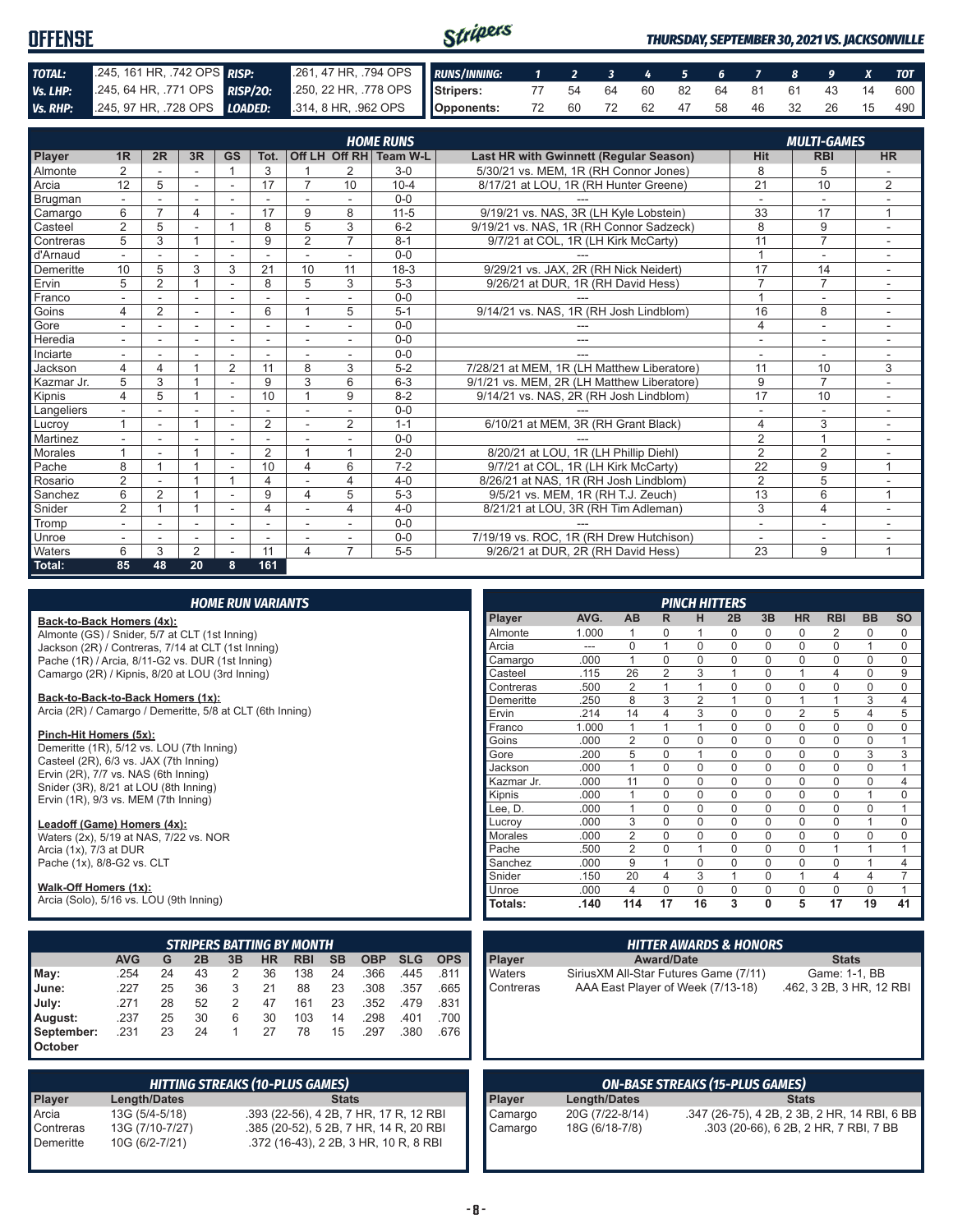### **SEASON SUMMARY**



### **TEAM HIGHS & LOWS**

| <b>OFFENSE:</b>                                                  |  |
|------------------------------------------------------------------|--|
|                                                                  |  |
|                                                                  |  |
|                                                                  |  |
|                                                                  |  |
|                                                                  |  |
|                                                                  |  |
|                                                                  |  |
|                                                                  |  |
|                                                                  |  |
|                                                                  |  |
|                                                                  |  |
|                                                                  |  |
|                                                                  |  |
|                                                                  |  |
|                                                                  |  |
|                                                                  |  |
|                                                                  |  |
| <b>PITCHING:</b>                                                 |  |
|                                                                  |  |
|                                                                  |  |
|                                                                  |  |
|                                                                  |  |
|                                                                  |  |
|                                                                  |  |
|                                                                  |  |
|                                                                  |  |
|                                                                  |  |
|                                                                  |  |
|                                                                  |  |
| <b>DEFENSE:</b>                                                  |  |
| Most Double Plays Turned, Game  3 (6x, last: 8/21 at Louisville) |  |
|                                                                  |  |
|                                                                  |  |

### Most Caught Stealing, Game .............................................. 2 (8/8-G1 vs. Charlotte) **TEAM MISCELLANEOUS**

Most Errors, Game ..................................................................3 (5/15 vs. Louisville) Most Stolen Bases Allowed, Game ...............................................4 (7/4 at Durham)

| Largest Blown Lead (Loss) 3 Runs (4x, last: 8/6 vs. Charlotte, 5-2, 6-10) |
|---------------------------------------------------------------------------|
|                                                                           |
|                                                                           |
|                                                                           |
|                                                                           |
|                                                                           |
|                                                                           |
|                                                                           |
|                                                                           |
|                                                                           |

### **INDIVIDUAL HIGHS & LOWS**

| <b>HITTING (GAME):</b> |  |
|------------------------|--|
|                        |  |
|                        |  |
|                        |  |
|                        |  |
|                        |  |
|                        |  |
|                        |  |
|                        |  |
|                        |  |
|                        |  |
|                        |  |
|                        |  |
|                        |  |
|                        |  |

#### **PITCHING (GAME):**

#### **DEFENSE (GAME):**

#### **STREAKS**

#### **OFFENSIVE (LONGEST IN 2021 ONLY):**

#### **PITCHING (LONGEST IN 2021 ONLY):**

| Consecutive Starts with Win3 Starts (3x, last: K. Wright, 9/8-9/19) |
|---------------------------------------------------------------------|
|                                                                     |
|                                                                     |
|                                                                     |
|                                                                     |

19 Runs ....................................................................................... 5/7/21 at Charlotte 10 Runs in an Inning.................................................4/17/11 at Durham (6th Inning) 23 Hits .........................................................................................8/19/12 at Durham Get No-Hit................................................7/5/19-G1 vs. Durham (3 Pitchers, 7.0 IP) 8 Doubles ....................................................................................... 4/8/14 at Norfolk 3 Triples..................................................................................8/20/16 vs. Rochester 6 Homers.....................................................................................5/24/19 vs. Norfolk 3 Homers in an Inning ..............................................5/8/21 at Charlotte (6th Inning) 10 Extra-Base Hits......................................................................8/2/19 vs. Charlotte 5 Stolen Bases ............................................................................4/27/10 vs. Norfolk 12 Walks.................................................................................... 7/15/21 at Charlotte 18 Strikeouts....................................................................... 6/13/19 at Lehigh Valley Ground Into a Triple Play........................................................... 7/30/21 at Memphis 28-Inning Scoring Drought.................................................4/23/16-4/26/16 (28.2 IP)

### **LAST TIME IT HAPPENED (GWINNETT REGULAR-SEASON HISTORY)**

**TEAM OFFENSE:**

**TEAM PITCHING:**

**TEAM DEFENSE:**

#### **INDIVIDUAL OFFENSE:**

|                                                        | Homers, Both Sides of Plate  Drew Waters (5/18/21 at Nashville)            |
|--------------------------------------------------------|----------------------------------------------------------------------------|
|                                                        |                                                                            |
|                                                        |                                                                            |
|                                                        | Back-to-Back-to-Back Homers  Arcia/Camargo/Demeritte (5/8/21 at Charlotte) |
|                                                        |                                                                            |
|                                                        |                                                                            |
|                                                        |                                                                            |
|                                                        |                                                                            |
|                                                        |                                                                            |
|                                                        |                                                                            |
|                                                        |                                                                            |
|                                                        |                                                                            |
|                                                        |                                                                            |
|                                                        | 7-Game Multi-Hit Streak…Tyler Pastornicky (4/10/13-4/16/13)                |
|                                                        |                                                                            |
| <b>INDIVIDUAL PITCHING:</b><br>0.0 Inning Dorfoot Camp | Nover                                                                      |
|                                                        |                                                                            |

| טווווט ודי באטשויושווויט.                                                      |  |
|--------------------------------------------------------------------------------|--|
|                                                                                |  |
| 9.0-Inning No-Hitter (Solo)Todd Redmond (5/28/10 at Louisville)                |  |
| 9.0-Inning No-Hitter (Comb.) Wooten/Marksberry/Ramirez (6/30/16 at Louisville) |  |
|                                                                                |  |
|                                                                                |  |
|                                                                                |  |
| 21 Consecutive Saves Converted Jairo Asencio (9/6/09-8/8/11)                   |  |
| 25.0-Inning Scoreless Streak Stephen Marek, 25.1 IP (6/6/10-8/2/10)            |  |
|                                                                                |  |

| Turn a Triple Play 6/5/21 vs. Jacksonville (Camargo-Kipnis-Snider) |  |
|--------------------------------------------------------------------|--|
|                                                                    |  |
|                                                                    |  |

22 Runs Allowed........................................................................7/13/12 at Louisville 10 Runs Allowed in an Inning .....................................4/9/13 at Durham (1st Inning) 23 Hits Allowed ..........................................................................7/13/12 at Louisville No-Hitter ....................................................................................6/30/16 at Louisville 6 Homers Allowed ..................................................................... 7/18/21 at Charlotte 21 Strikeouts..................................................................................6/10/11 at Toledo 11 Walks Allowed ................................................................6/21/16 vs. Indianapolis 28-Inning Scoreless Streak .................................................6/9/17-6/13/17 (28.0 IP)

### **TEAM MISCELLANEOUS:**<br>18-Run Margin of Victory....

| 21-Run Margin of Defeat…………………………………7/13/12 at Louisville (Lost 1-22) |  |
|-----------------------------------------------------------------------|--|